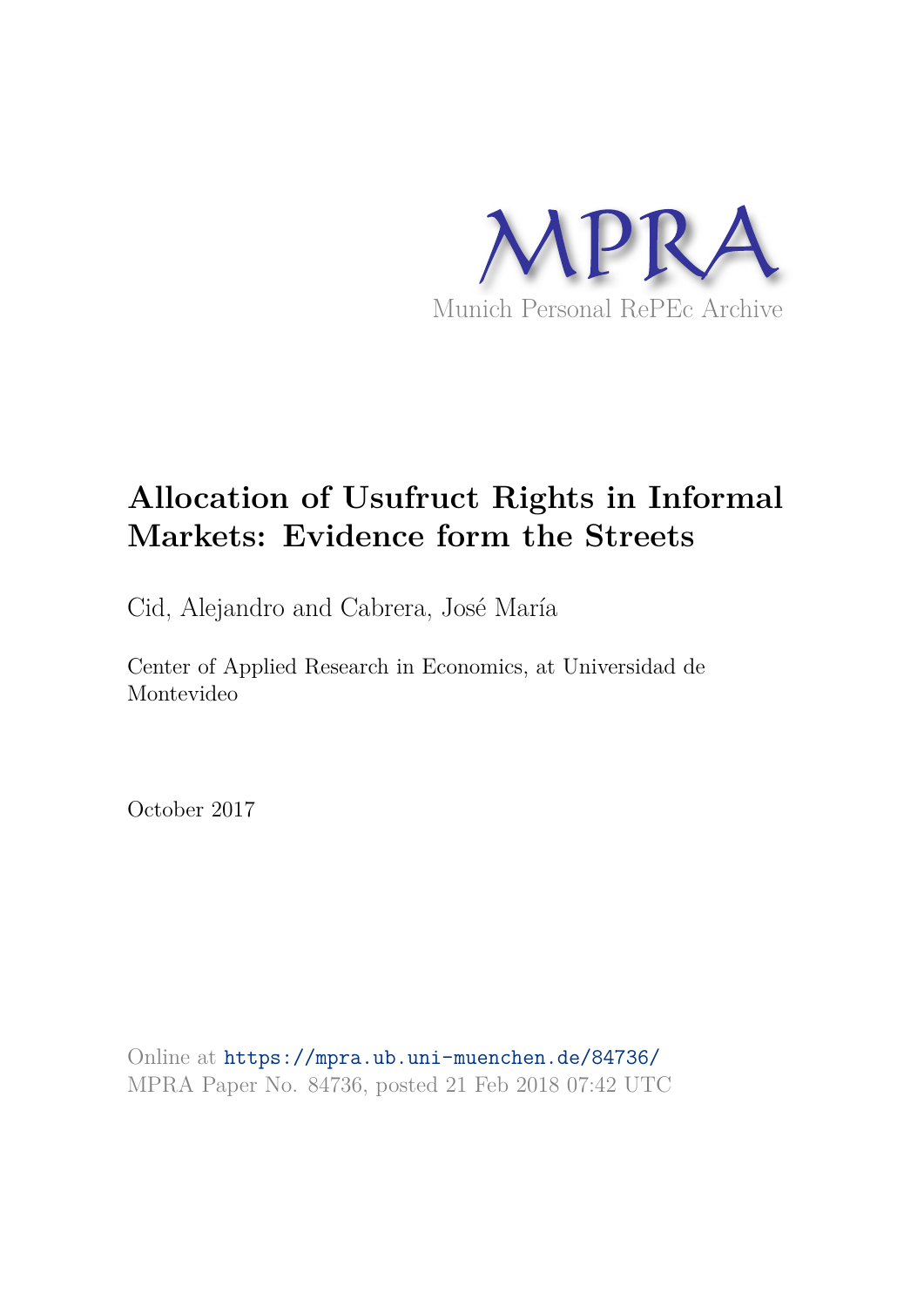# **ADVANCING ACADEMIC OPPORTUNITIES FOR DISADVANTAGED YOUTH: THIRD YEAR IMPACT EVALUATION OF A PRIVATELY-MANAGED SCHOOL IN A POOR NEIGHBORHOOD IN MONTEVIDEO**

*Oportunidades académicas de calidad para jóvenes en desventaja: tres años de evaluación de impacto de un centro educativo autogestionado en un barrio de Montevideo de contexto crítico*  Ana Inés Balsa<sup>\*</sup> y Alejandro Cid<sup>\*\*</sup>

**ABSTRACT**. We study the three-year impact of a private tuition-free middle school on the academic outcomes of poor students. Several features of the treatment school fit with innovative paradigms that have delivered successful outcomes in poor urban areas. Our research design exploits the excess of applicants over the school capacity and the fact that participants were selected randomly. Specifically, we follow a cohort of students that entered middle school in 2010 and that were randomly assigned to attend the treatment school or public school as usual. We find that the treatment school impacted favorably on students' academic advancement and math competencies. Also, the treatment school had a positive —and quite robust over time— impact on students' and their parents' academic expectations. This culture of high expectations has been previously identified in the literature as a key input for school success.

**Keywords**: Randomized design; Private school; Low-income population; High Expectations

**Resumen**. Durante tres años evaluamos el impacto, sobre los resultados académicos, -de un centro de educación secundaria, autogestionado y gratuito, dirigido a adolescentes sin recursos económicos. Varias características de este centro educativo se ajustan a paradigmas innovadores que han mostrado resultados exitosos en zonas urbanas pobres de otras regiones. Hemos diseñado nuestra investigación de modo de aprovechar la existencia de exceso de solicitudes de admisión respecto a la capacidad del centro educativo en cuestión y al hecho de que los admitidos fueron seleccionados al azar. En concreto, seguimos

<sup>\*</sup> Doctora en Economía por Boston University. Docente de la Facultad de Ciencias Empresariales y Economía de la Universidad de Montevideo (UM) e investigadora del Centro de Investigaciones en Economía Aplicada de la UM. Sus áreas de trabajo son la economía de la salud y la evaluación de impacto de programas sociales y políticas públicas, especialmente en los campos de la educación y de la salud.

<sup>\*\*</sup> Doctor en Economía por la Universidad de San Andrés. Docente de la Facultad de Ciencias Empresariales y Economía de la Universidad de Montevideo (UM) e investigador del Centro de Investigaciones en Economía Aplicada de la UM. Sus áreas de trabajo son la economía de la familia y la evaluación de impacto de programas sociales.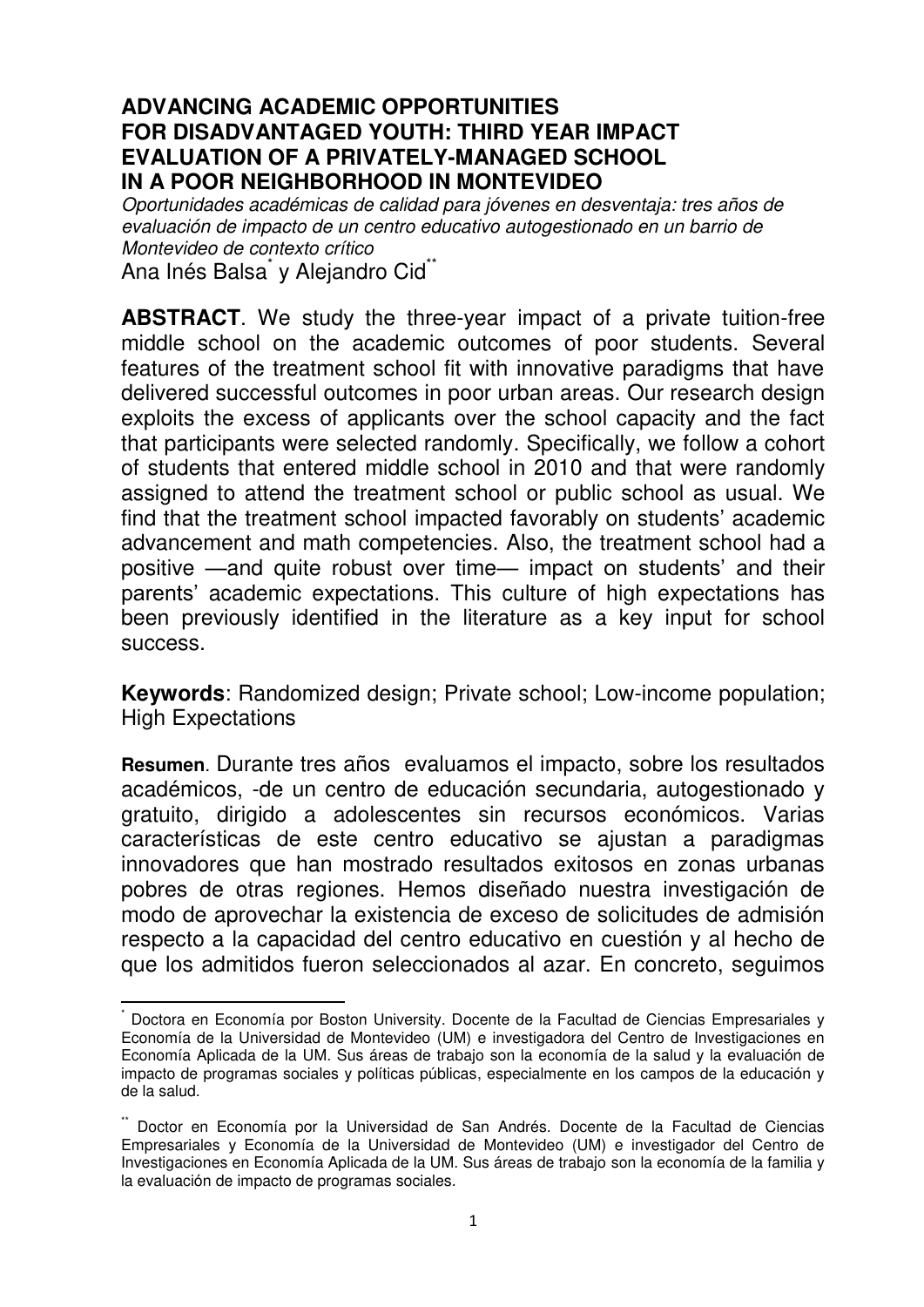una cohorte de estudiantes que ingresaron a la educación secundaria en 2010 y que fueron asignados aleatoriamente para asistir al centro educativo en cuestión (grupo de tratamiento) o a los liceos públicos de la zona (grupo de control). Encontramos que el centro educativo objeto de estudio impactó favorablemente en indicadores de avance en educación secundaria y en las competencias académicas (matemáticas) de los estudiantes. Además, el centro educativo de tratamiento tuvo un efecto positivo y robusto sobre las expectativas académicas de los jóvenes y de sus padres, en comparación al grupo de control. Esta cultura de altas expectativas que se observó en el centro educativo ha sido identificada en la literatura científica previa como un insumo clave para el éxito académico.

**Palabras clave**: diseño experimental, evaluación mediante aleatorización, centros educativos autogestionados, población de bajos ingresos expectativas académicas

## **INTRODUCTION**

In the past few years, new schooling initiatives have been appearing in Uruguay in response to poor levels of academic achievement, and high repetition and drop-out rates among socioeconomically vulnerable students. These new modalities have taken the form of privately managed middle schools that offer full-time, free-of-charge formal education to poor adolescents, financially supported by corporate and individual donations. Most of them rely on extended academic time, strict discipline, a sense of school belonging, high academic expectations, and the involvement of the family and the community.

Using a randomized trial, we evaluate the impact of one of these innovative privately-managed schools, Liceo Jubilar, on students' academic expectations and educational outcomes. The research exploits the excess of applicants over the school's capacity and the fact that participants are selected randomly. The study tracks and compares the three-year trajectories of adolescents selected to enter the school in 2010 against those of students not drawn in the lottery, who entered traditional public schools.

The treatment school has limited independence to innovate over academic contents, and does not differ with public schools in the observable quality or remuneration of the teachers. However, it operates over an extended academic schedule, has freedom to selectively hire personnel, shows a strong involvement of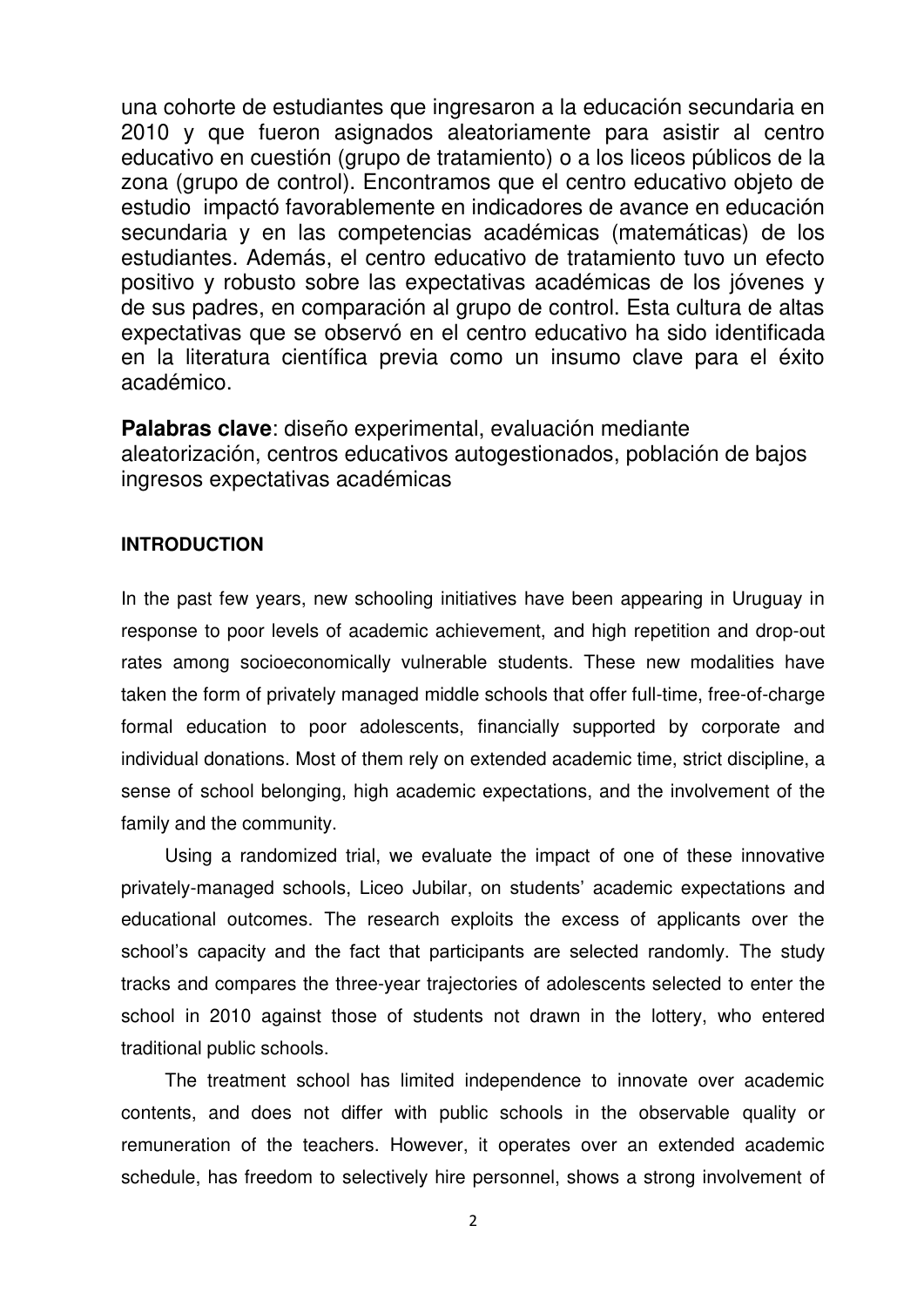the family, and offers a climate of discipline and belonging. In Ana Inés Balsa and Alejandro Cid we found positive effects of the treatment school on academic expectations and rates of academic promotion one year after the initiation of the intervention. In this paper, we assess the school's middle-run impact by studying students' outcomes after the third and final year of the intervention. As before, we find positive impacts on students' promotion levels. We also find suggestive evidence that students in the treatment school achieved better math outcomes than comparative students. Furthermore, results confirm the positive and sustained impact of the intervention on students' and parents' academic expectations, even several months after having left the treatment school. Our findings underscore new approaches to education that may contribute to foster a culture of high expectations and improved opportunities for disadvantaged adolescents.

#### **Background and significance**

Among a variety of school strategies and outcomes, Stewart Purkey and Marshall S. Smith (1983), and Pam Sammons, Josh Hillman, and Peter Mortimore (1995), go beyond the traditionally collected input measures — class size, per pupil expenditure, the fraction of teachers with no certification, and the fraction of teachers with an advanced degree — and argue that successful schools have organizational structures that empower school leaders, develop human capital, reach out to parents, create a positive school culture, and maximize learning time.

The capacity for innovation and exploration of new pedagogical approaches, a greater involvement of parents and families, community participation through financial support and volunteerism, and stronger pressure to achieve goals and be accountable to the community have also been identified as major drivers of success and satisfaction with the school (Berends, Cannata, Goldring, and Preston; Bifulco and Ladd; Bierlein, Finn, Manno, and Vanourek). In the same lines, Will Dobbie and Roland G. Fryer highlight five effective schooling policies suggested to promote academic success by over forty years of qualitative research. These policies are frequent teacher feedback, the use of data to guide instruction, high-dosage tutoring, increased instructional time, and a culture of high expectations.

The school under analysis has introduced some of these effective policies in its program, representing a huge change in the traditional educational paradigm found in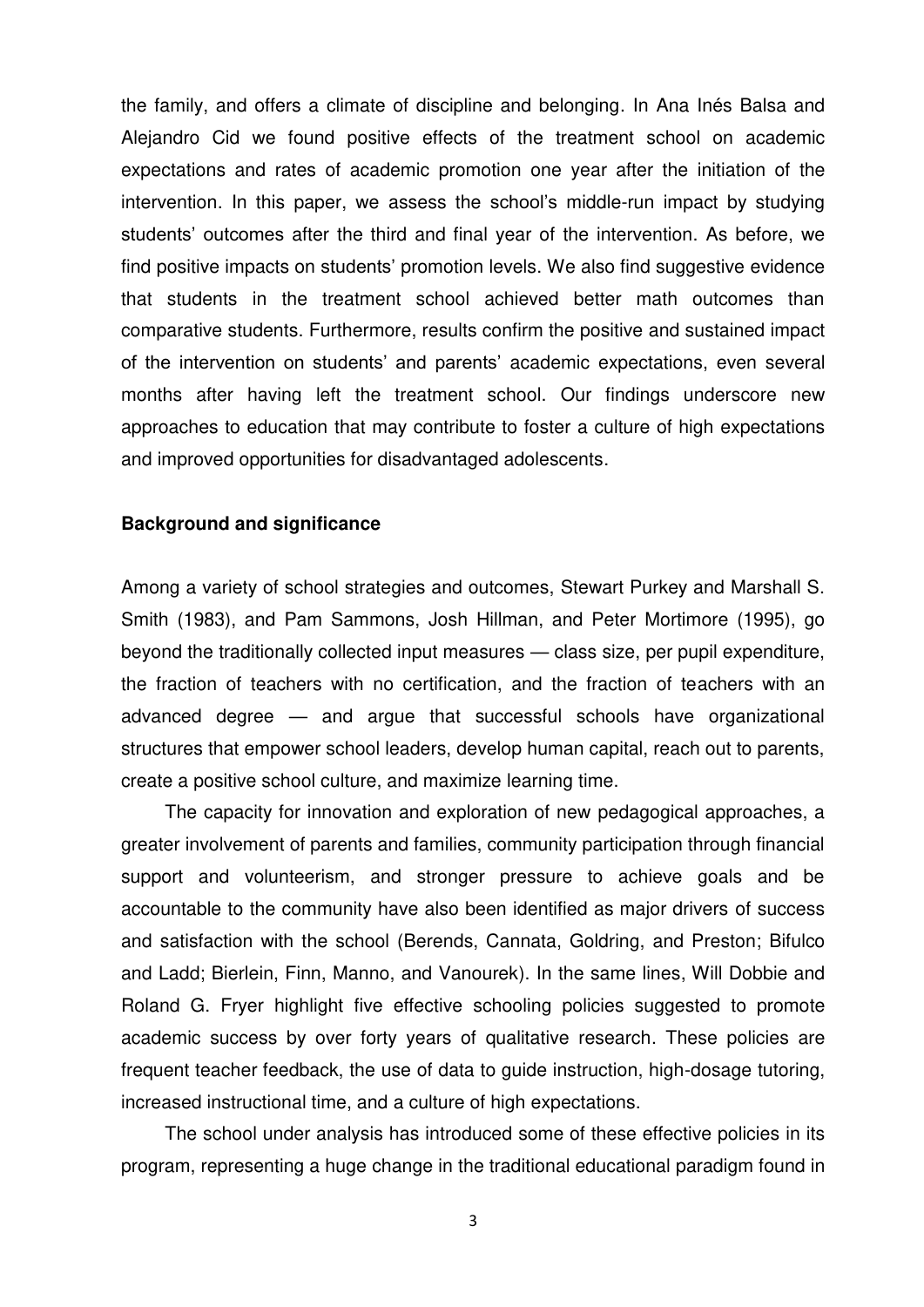most Uruguayan public schools. This study provides evidence on the school's academic effectiveness and seeks to offer new insights regarding the strategies employed by the school to boost students' academic achievements.

Liceo Jubilar is one of the few tuition-free privately managed schools in Uruguay. It is located in Casavalle, one of the poorest neighborhoods in Montevideo (a neighborhood that showed a repetition rate of 26% and a school dropout rate of 60% at the start of the impact evaluation in 2010). Liceo Jubilar offers middle school education (1st, 2nd, and 3rd grades of secondary education) to 210 students. Unlike traditional middle schools in the country, Liceo Jubilar is a full time school. Students are taught the national school curriculum in the mornings, and are required to take courses beyond the national curriculum and to choose among several educational and recreational workshops in the afternoons. Students spend an average of 9 hours per day at school and the school-year is 44 weeks long, 6 weeks longer than the traditional-school year. The teaching-learning approach is highly personalized, based on a close interaction with families and on a strict discipline. Students are followed by a team of psychologist and specialized teachers, and are provided tutoring or learning difficulties support on an individual or group basis as needed. Outings, camps and weekly encounters held by the pastoral department contribute to the understanding of each student's environment and to the creation of personal bonds with the students. In addition, the school holds frequent interviews, meetings and workshops with parents, trying to involve the family in the student's learning process.

The school cannot choose its own academic curriculum; it has to abide by the rules and contents of the national curriculum designed by the Uruguayan Education Authorities. However, and unlike public schools in the country, it can selectively hire and dismiss teachers, and can assign teachers' workload flexibly to teaching, coordination, and training.

The school shows many of the features identified in previous literature as key inputs for education: increased instructional time, high-dosage tutoring, a positive school culture, families' involvement, and a culture of high expectations (for a more extensive description of the school (Balsa and Cid).

#### **METHODOLOGY**

Average dropout and repetition rates are lower in Liceo Jubilar than in the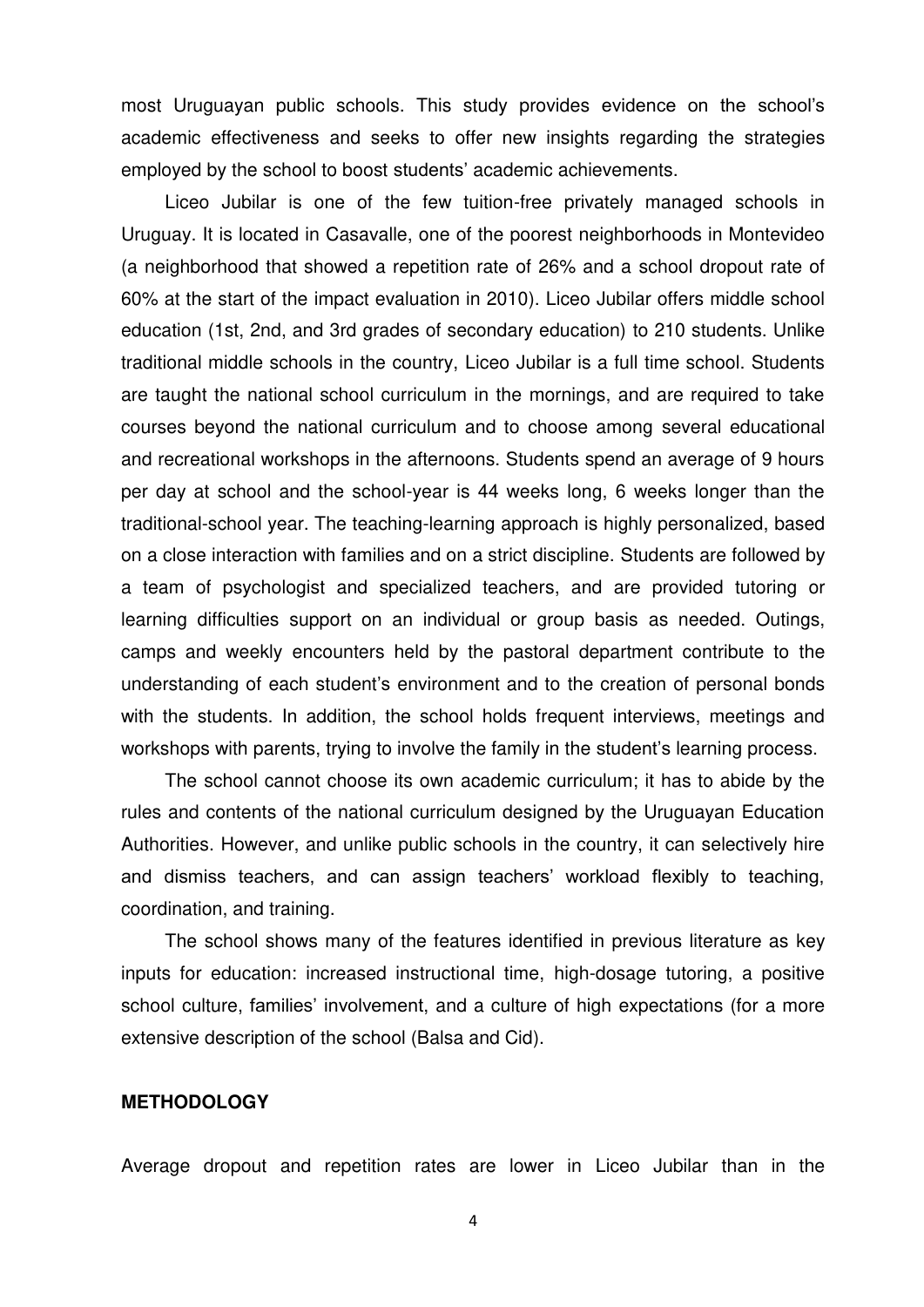neighborhood's traditional school system. This simple comparison of means captures not only Liceo Jubilar's treatment effect, but also differences in the baseline characteristics of the populations compared (selection bias). For example, students who apply to Liceo Jubilar are probably better than other youth in terms of their motivation, perception of the value of education, and family support. These latter features could bias the impact estimates upwards if selection bias were not adequately addressed. While some of the variables that characterize each group can be observed with relative ease (i.e. socioeconomic background, family structure, family education and occupation), other characteristics such as parental commitment towards education or student's motivation are more difficult to observe. In this sense, the adjusted comparison of means based on regression or propensity score analysis does not completely solve the problem of selection bias.

To avoid this problem, our impact assessment is based on the randomization of a cohort of children who applied to enter Liceo Jubilar by the end of sixth grade in 2009. The research exploits the excess of applicants over the school capacity and the fact that participants were selected randomly. This allocation rule ensures that the group of students entering Liceo Jubilar —the treatment group— is similar at baseline to the group of adolescents who are not drawn in the lottery —control group. The cohort under evaluation ( $N = 101$ ) was interviewed in October 2009 and randomized in December, three months before starting the school year. The current paper reports the third year follow-up results for this cohort.

#### Data collection

In September 2009 Liceo Jubilar opened an enrollment window inviting families of children in the last year of primary school to apply for a placement at the middleschool. The school had 70 places available (corresponding to two classes of 35 students each). Applications were received from 172 students, of whom 43 were rejected because they exceeded the grade-appropriate age by 2 years or more, did not live in the neighborhood, or had a household income above the poverty threshold. Out of the remaining 129 applications, 28 students were automatically chosen to enter the school, majorly because they were siblings of current or former students. This left a waiting list of 101 candidates who were randomly assigned to meet the remaining quota of 42 places in December 2009.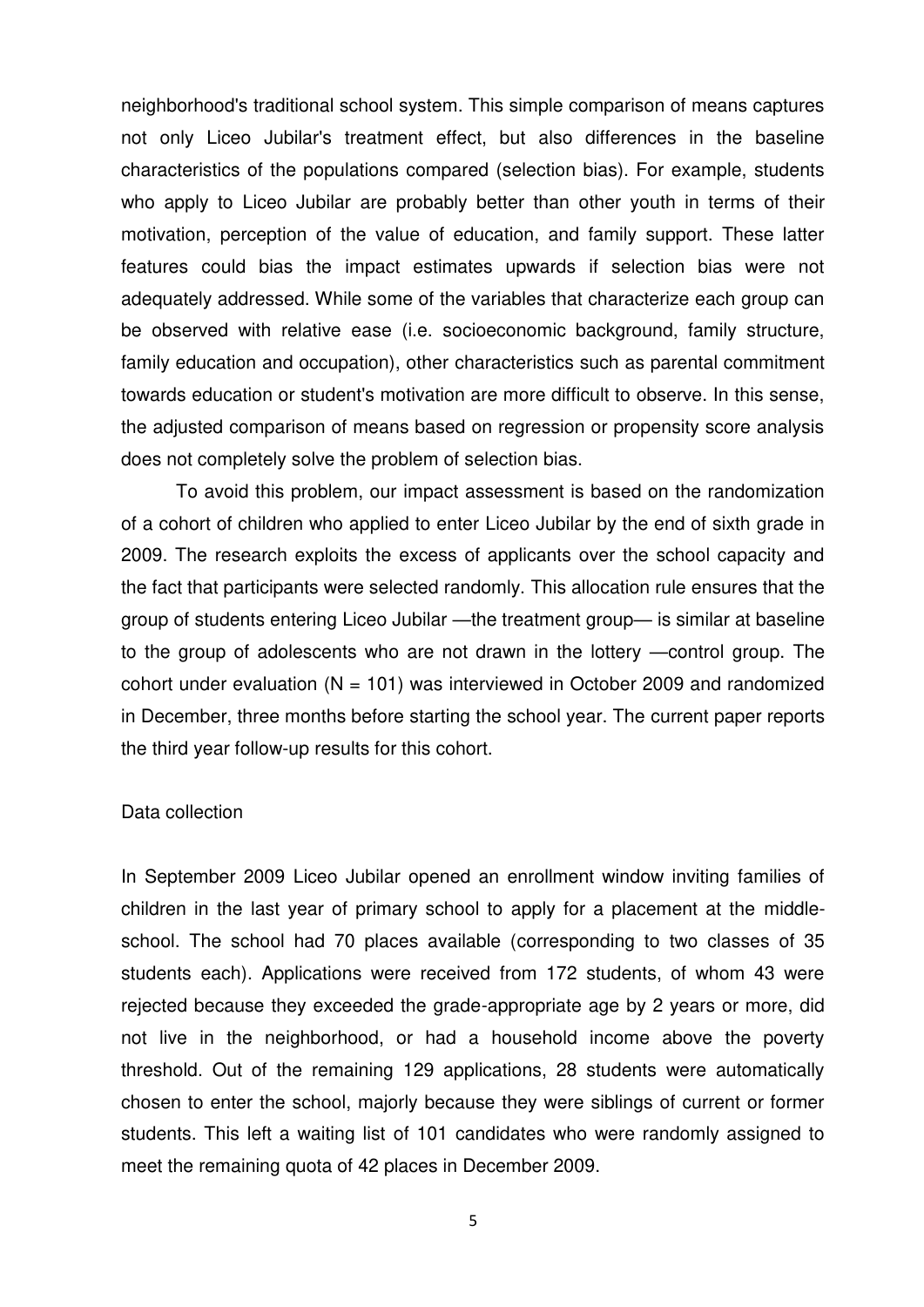Before drawing the lottery, the research team at Universidad of Montevideo surveyed the applicants. These baseline surveys were administered at Liceo Jubilar in November 2009. The questionnaire inquired about demographics, academic performance, academic expectations, risky behaviors, and habits. An additional survey was administered by the school staff to parents or family referents with questions about family structure, education, income, and occupation, among other socioeconomic characteristics.

Randomization was executed to achieve balance in gender, two categories of household income (high and low), and two categories of achievement in Liceo Jubilar's baseline placement test. Most of the students not selected to enter the treatment school ended up attending a public school. We found no statistically significant differences in base line characteristics between subjects selected by lottery to enter Liceo Jubilar in March 2010 (treatment group) and applicants who were not drafted (control group), confirming that the selection process had been in effect random (Balsa and Cid).

A third-year follow-up was conducted between December 2012 and August 2013. In December 2012, treatment and control subjects were asked to take a math standardized test. The test was developed, administered, and graded by the Institute on Educational Assessment of the Uruguayan Catholic University. It was designed to assess the content of the formal education curriculum in Uruguay and to evaluate three key competencies underscored in the  $PISA<sup>1</sup>$  approach: reflectiveness, reproduction, and connection (PISA). The content of the math test was unknown to school teachers and staff. It was administered by external applicators in the school premises in the case of treatment subjects, and at University of Montevideo in the case of the control individuals. In addition, during July-August 2013, research subjects were interviewed at home. The survey included interviewer-administered questions about academic achievement, perceptions about school, use of time, values, life satisfaction, expectations, and health status, plus a self-administered questionnaire with sensitive questions on crime and delinquency, substance use, and sexual behavior. In addition, parents were asked to respond a questionnaire regarding their socio-demographic characteristics and their beliefs about their child's school, and to fill-in a psychometric scale that inquired about the child's behavior.

This paper focuses on the school's three year impact on the following academic

<sup>&</sup>lt;sup>1</sup> Programme for International Student Assessment.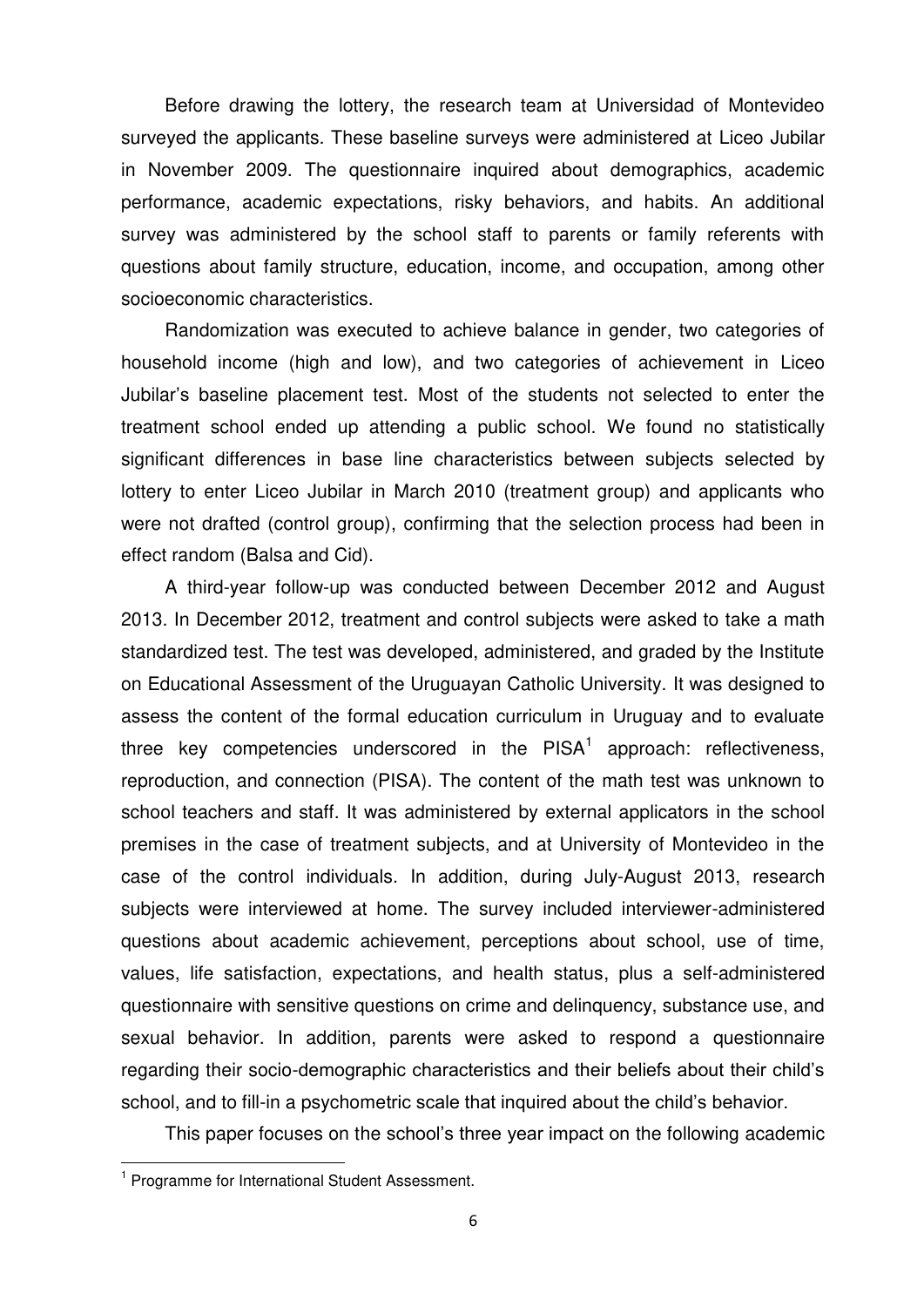outcomes: dropout and promotion rates, academic expectations, and standardized tests results. The simplest way of estimating the average treatment effect is by conducting a regression of each outcome on the coefficient of the treatment dummy, i.e. a dichotomous variable that takes the value of 1 if the adolescent attended Liceo Jubilar and 0 otherwise. However, at the moment of the third-year-follow-up, two of the participants initially selected to enter the treatment school were not attending the school and three subjects from the control group had managed to enter the school. Thus, the group of those that were finally treated differs slightly from those initially selected to be treated (the intention to treat group). In this context, a simple Ordinary Least Squares (OLS) regression like the one specified above may introduce bias in the impact estimates if selection into and out of the treatment group is not random. To avoid this problem, we use the initial status that resulted from the randomization, which we refer to as the intention to treat status (ITT), as the relevant explanatory variable. For robustness, we also use the ITT as an instrument for effective participation and estimate the effects using instrumental variables.

#### Sample size and attrition

.

The initial cohort of students selected for this study consisted of 100 participants, 42 in the group randomly selected to enter Liceo Jubilar in 2010 and 58 in the control group.<sup>2</sup> In the third-year follow up, we were able to obtain data on drop-out rates, promotion rates, and academic expectations for 40 students in the treatment group and 48 students in the control group. Our identification strategy remains valid as long as this attrition is unbiased. We assess this assumption by comparing pre-enrollment characteristics by ITT status in the subsample responding to the 3-year follow-up survey. This comparison is depicted in Table 1.

| Sample of 3rd year follow-up respondents |    |              |              |         |       |              |          |        |              |
|------------------------------------------|----|--------------|--------------|---------|-------|--------------|----------|--------|--------------|
|                                          |    | Full sample  |              | $ITT=1$ |       |              | $IT = 0$ |        |              |
|                                          | N  | Mean         | Std.<br>Dev. | N       | Mean  | Std.<br>Dev. | N        | Mean   | Std.<br>Dev. |
|                                          |    | (2)          | (3)          | (4)     | (5)   | (6)          |          | (8)    | (9)          |
| Demographic Characteristics              |    |              |              |         |       |              |          |        |              |
| Age                                      | 84 | 12.253 0.445 |              | 37      | 12.27 | 0.45         | 47       | 12.239 | 0.449        |

| Table 1: Mean Comparison of Baseline Characteristics, by ITT status |
|---------------------------------------------------------------------|
| Complete Cuditions follows the secondomic                           |

 $2^{\circ}$ One of the 101 original observations refused to participate in all instances of the study.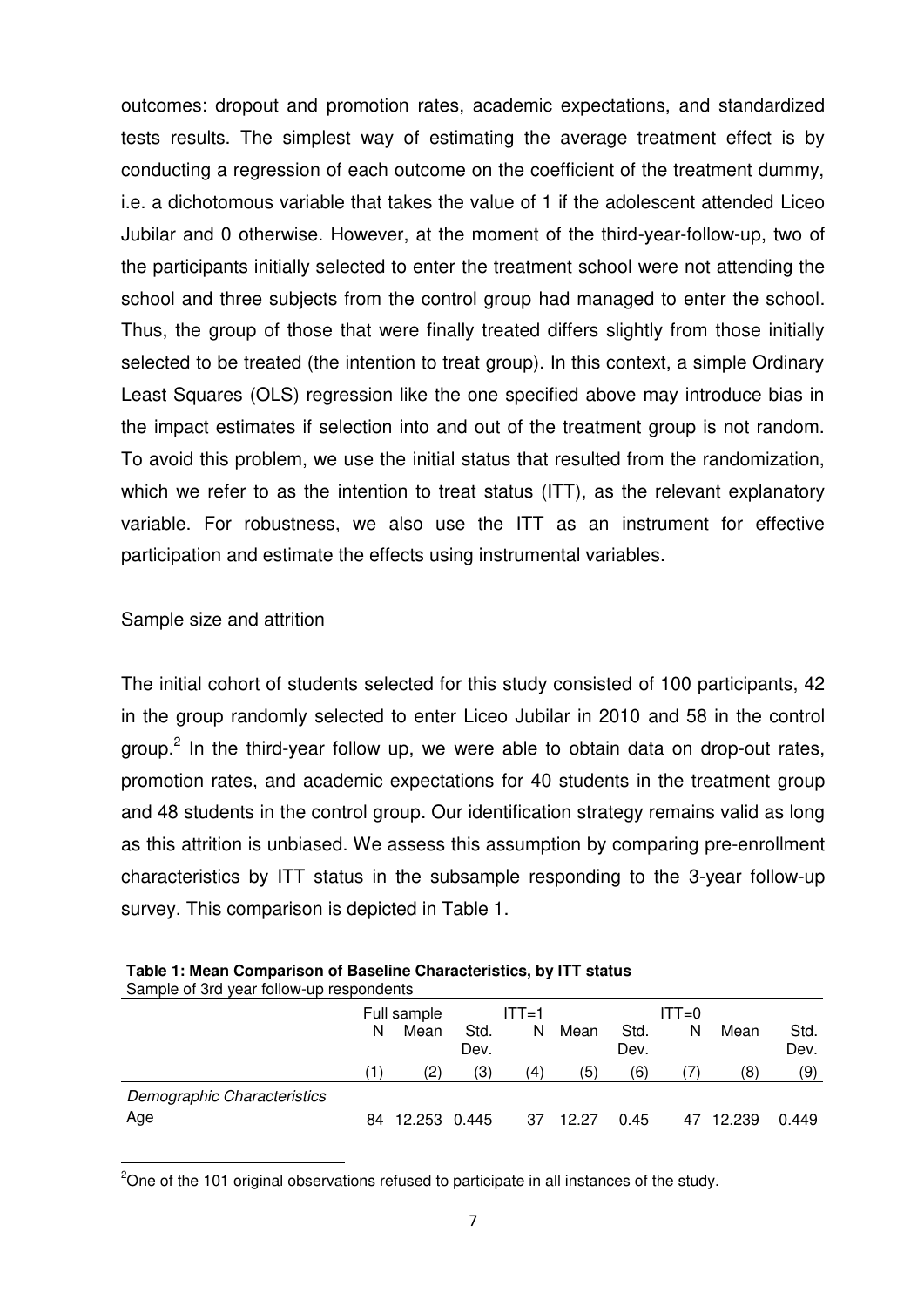| Male                             | 88 | 0.443 0.500 |       | 39 | 0.38  | 0.49 | 49 | 0.490 | 0.505 |
|----------------------------------|----|-------------|-------|----|-------|------|----|-------|-------|
| Academic Indicators              |    |             |       |    |       |      |    |       |       |
| Attended preschool               | 78 | 0.718 0.453 |       | 36 | 0.78  | 0.42 | 42 | 0.667 | 0.477 |
| Attended public school           | 87 | 0.724 0.450 |       | 39 | 0.74  | 0.44 | 48 | 0.708 | 0.459 |
| Attended after-school program    | 87 | 0.333       | 0.474 | 39 | 0.36  | 0.49 | 48 | 0.313 | 0.468 |
| Good/Excellent Student           | 88 | 0.455       | 0.501 | 39 | 0.54  | 0.51 | 49 | 0.388 | 0.492 |
| Average/Regular Student          | 88 | 0.432       | 0.498 | 39 | 0.36  | 0.49 | 49 | 0.490 | 0.505 |
| <b>Bad Student</b>               | 88 | 0.114 0.319 |       | 39 | 0.10  | 0.31 | 49 | 0.122 | 0.331 |
| Repeated at least One Grade      | 88 | 0.182       | 0.388 | 39 | 0.15  | 0.37 | 49 | 0.204 | 0.407 |
| Results from pre-Test            | 84 | 4.786       | 1.529 | 38 | 4.89  | 1.45 | 46 | 4.696 | 1.604 |
| Bad results in the pre-Test      | 88 | 0.386       | 0.490 | 39 | 0.33  | 0.48 | 49 | 0.429 | 0.500 |
| Religion                         |    |             |       |    |       |      |    |       |       |
| Catholic                         | 87 | 0.494       | 0.503 | 39 | 0.54  | 0.51 | 48 | 0.458 | 0.504 |
| Other religion                   | 87 | 0.080       | 0.274 | 39 | 0.08  | 0.27 | 48 | 0.083 | 0.279 |
| <b>Household Environment</b>     |    |             |       |    |       |      |    |       |       |
| Number of family members         | 88 | 4.477       | 1.568 | 39 | 4.51  | 1.45 | 49 | 4.449 | 1.672 |
| Both parents at home             | 88 | 0.591       | 0.494 | 39 | 0.59  | 0.50 | 49 | 0.592 | 0.497 |
| One parent at home               | 88 | 0.193       | 0.397 | 39 | 0.13  | 0.34 | 49 | 0.245 | 0.434 |
| House ownership                  | 86 | 0.151       | 0.360 | 38 | 0.18  | 0.39 | 48 | 0.125 | 0.334 |
| ParentPrimary only               | 87 | 0.552       | 0.500 | 39 | 0.64  | 0.49 | 48 | 0.479 | 0.505 |
| Parent High School Graduate      | 87 | 0.115       | 0.321 | 39 | 0.08  | 0.27 | 48 | 0.146 | 0.357 |
| Head of household works          | 87 | 0.782       | 0.416 | 39 | 0.79  | 0.41 | 48 | 0.771 | 0.425 |
| Household Income (UY \$)         | 88 | 11844       | 5762  | 39 | 11344 | 5808 | 49 | 12241 | 5754  |
| Durable Goods Index              | 88 | 0.321       | 0.178 | 39 | 0.35  | 0.19 | 49 | 0.298 | 0.164 |
| <b>Government Cash Transfers</b> | 87 | 0.517       | 0.503 | 39 | 0.51  | 0.51 | 48 | 0.521 | 0.505 |
| More than 10 books at home*      | 87 | 0.724 0.450 |       | 39 | 0.85  | 0.37 | 48 | 0.625 | 0.489 |

Difference between ITT=0 and ITT=1: # statistically different from zero at 10%;  $*$  statistically different from zero at 5%;\*\* statistically different from zero at 1%.

Table 1 shows no statistically significant differences in baseline characteristics by ITT status for most pre-treatment measures analyzed. The only exception is a slightly higher probability of having more than 10 books at home for subjects in the ITT group. To dismiss any concerns about selection, we conduct robustness tests that control for this characteristic in the outcomes regressions.

Unfortunately, take up rates in the math standardized tests were lower than in the home interview. The response rate was 62% in the treatment group and 48% in the control group. To identify potential biases in attrition, we again compared pretreatment characteristics for examined students who had been randomly selected to participate in the treatment school and examined students who had not been drafted for the treatment school (see Appendix Table A1). Although the majority of baseline variables showed no statistical difference across both groups, there is some evidence of unbalanced attrition in favor of the treatment group. Those taking the test in the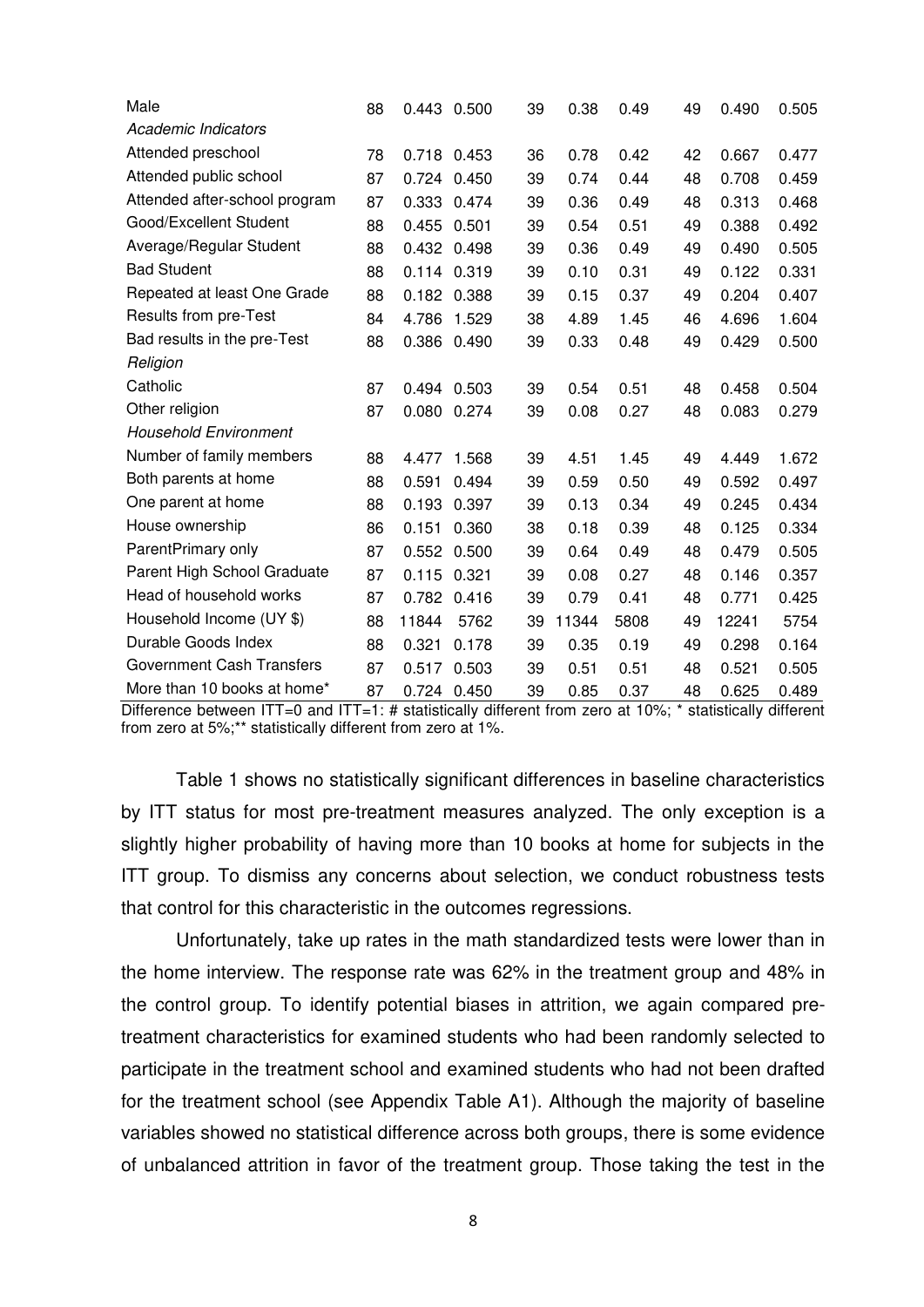treatment group were more likely to show good or excellent grades at baseline, were less likely to have repeated a grade in primary school, were more likely to be catholic, and were more likely to have more than 10 books at home. We come back to this issue in the next subsection.

#### Impact evaluation

The analysis in this paper compares third year academic outcomes across treated and control subjects using ordinary least squares regression (OLS). We are interested in the academic standing of students three years after having initiated middle school, which coincides with the end of treatment in the school under analysis. The cohort being analyzed enrolled in middle school  $(1<sup>st</sup>$  year of secondary school in Uruguay) in March 2010 and was expected to graduate from  $3<sup>rd</sup>$  grade of secondary school in December 2012. We measure academic standing during the first months of the 2013 academic year, when treatment students had already left the Liceo Jubilar. The outcomes of interest are: (1) the likelihood of attending the agecorresponding grade in 2013  $(4<sup>th</sup>$  grade of secondary school), (2) the likelihood of having repeated at least one grade between 2010 and 2012, (3) the likelihood of having dropped-out of school by the beginning of the 2013 academic year, (4) expectations about college completion as of 2013, and (5) the results of the standardized math test administered in 2012.

Due to the existence of non-compliers, we employ the indicator of random selection into treatment (ITT) as the relevant explanatory variable. In a robustness check, we use the ITT indicator as an instrument for effective participation and analyze the data using two stages least squares estimation. Because random assignment balances characteristics across treatment types, and attrition does not appear to have affected this balance when assessing outcomes (1)-(4), the core regressions explaining these outcomes do not control for other covariates. $3$  Using controls could help reduce the residual variance and improve the precision of the estimates if these controls are predictive of the outcomes under analysis. Unfortunately, potentially relevant controls had one or more missing observations, so we chose to run uncontrolled regressions and avoid further sample loss rather than .

 $3$  For robustness, we repeat the analysis adjusting the regressions for the likelihood of having more than 10 books at home, the only variable that showed a slight significant difference by ITT in this sample.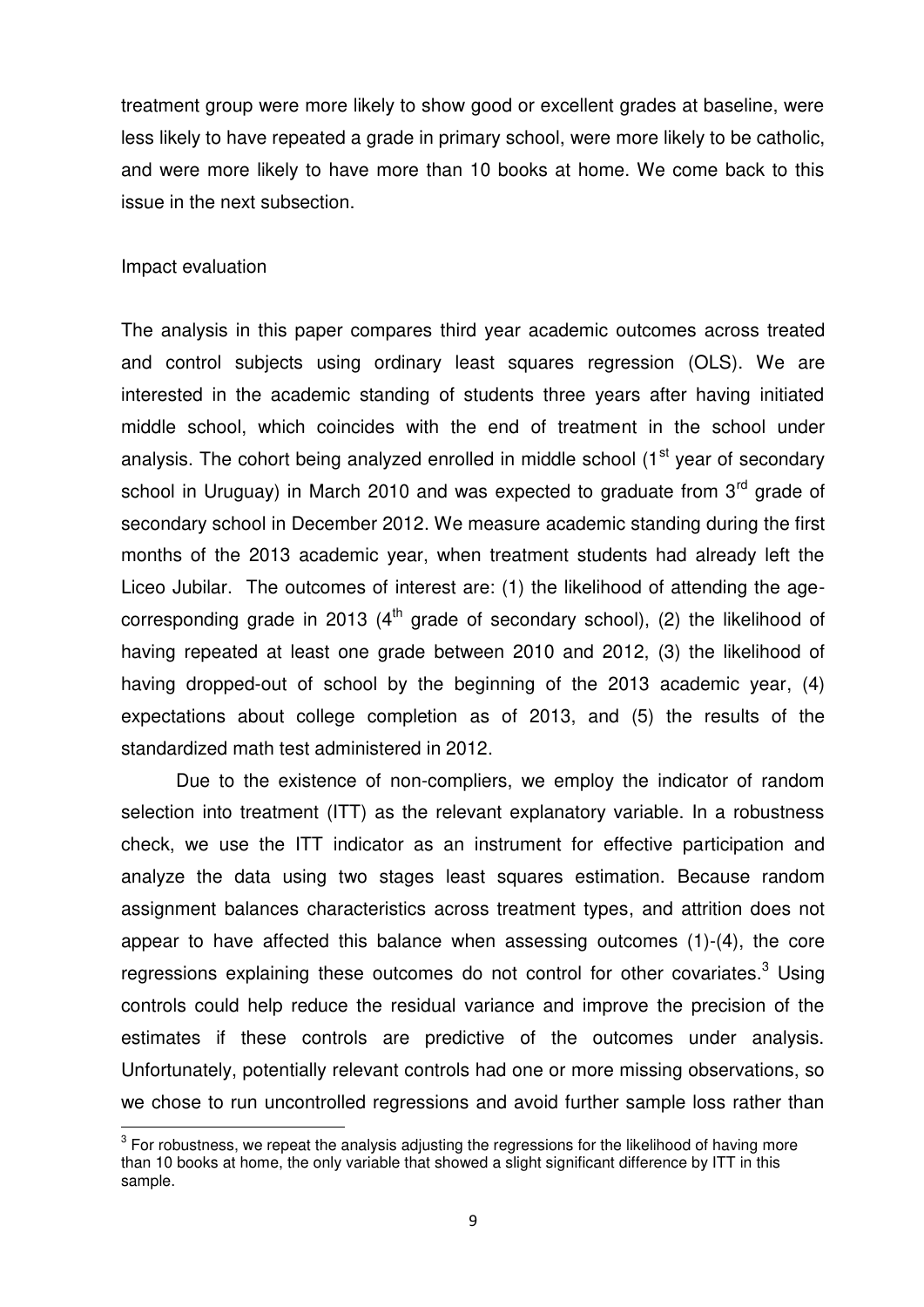improve precision. To account for the multiplicity of outcomes, we used the familywise Holm-Bonferroni adjustment of p-values. All standard errors were estimated using hetero scedasticity-robust specifications.

In the case of the math results, we mentioned that attrition resulted in an unbalance of pre-treatment characteristics across test takers in the treatment and control groups. We accounted for this unbalance in two ways. First, we regressed the math scores on the ITT indicator controlling for unbalanced pre-treatment characteristics. Second, we estimated the ITT effect exclusively for students who were attending the age-appropriate grade in 2013. $4$  This approach allows us to dismiss the hypothesis that the treatment school had lower thresholds for passing than other schools. If this were the case, ITT subjects attending the agecorresponding grade would be expected to show worse math results than non-ITT subjects in the same grade. In all cases, we analyzed standardized test scores (the ratio of the individual's test score minus the test sample mean and the test's standard deviation).

#### **RESULTS**

.

Table 2 reports OLS estimates of the effect of ITT status on students' likelihood of attending the age-appropriate grade, having repeated a grade, and having droppedout from school six months after treatment completion (July-August 2013), as well as on their expectations of completing college.

|                            | Attends age- | Repeated at   | School     | Student    |
|----------------------------|--------------|---------------|------------|------------|
|                            | appropriate  | least one     | dropout in | expects to |
|                            | grade in     | grade in past | 2013       | complete   |
|                            | 2013         | 3 years       |            | college    |
|                            | (1)          | (2)           | (3)        | (4)        |
| <b>ITT</b>                 | $0.412**$    | $-0.362**$    | $-0.051$   | $0.242*$   |
|                            | (0.094)      | (0.090)       | (0.056)    | (0.102)    |
| Family-wise adj. p-value ' | [0.000]      | [0.000]       | [0.370]    | [0.040]    |

**Table 2: Intention to Treat Effects on Academic Outcomes and Expectations, 3 rd follow-up** 

Sample of Home Interview Respondents

<sup>&</sup>lt;sup>4</sup>All baseline characteristics are balanced at the 5% significance level for this sub-group.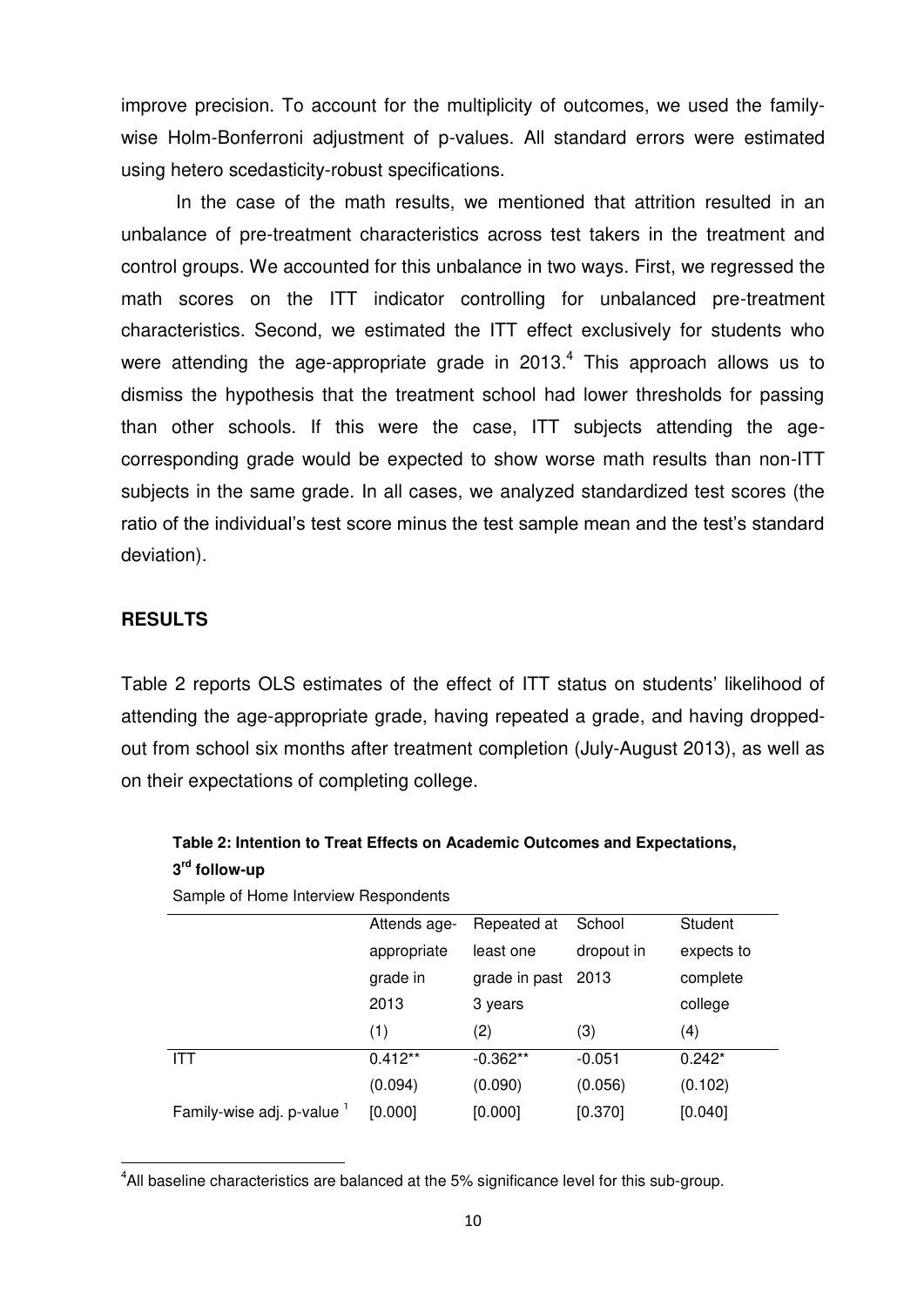| Constant | $0.408**$ | $0.490**$ | $0.102*$ | $0.245**$ |
|----------|-----------|-----------|----------|-----------|
|          | (0.071)   | (0.072)   | (0.044)  | (0.062)   |
| N        | 88        | 88        | 88       | 88        |
| r2       | 0.174     | 0.146     | 0.009    | 0.063     |

# p<0.1, \* p<.05, \*\* p<.01; Robust standard errors in parentheses. <sup>1</sup> Holm-Bonferroni family-wise adjusted p-value

The first column in Table 2 shows that ITT status increased the likelihood of attending the age-appropriate grade in 2013 by 41 percentage points,a 100% increase relative to the observed likelihood in the non-drafted group (p<0.01). Most of this differential is explained by grade retention (see Column (2)). Almost half of the students in the control group (49%) repeated at least one grade between 2010 and 2013, whereas the likelihood of grade retention was of 13% (36 percentage points smaller) for ITT subjects ( $p<0.01$ ). Results from the 1<sup>st</sup> follow-up wave, shown in Appendix Table A2, reveal a high rate of repetition for control subjects (21%) ever since the first year. The likelihoodof an ITT student not being promoted to the next grade was much smaller in the first year of treatment (2.4%) but increased in the following two years.

The sign of the coefficient in Column (3) suggests that ITT status may have also decreased the likelihood of dropping out from school. The coefficient, however, is not statistically significant. We are unable to say whether this non- significance reflects no differences in quit rates, or just the lack of statistical power.

Column (4) shows the incidence of ITT on students' educational expectations. ITT status is associated with a 24 percentage point increase in a student's expectations of completing college after having spent three years in the intervention school, double the expectations of the control group (p<0.04). The comparison with 1<sup>st</sup> year results (see Appendix Tables A2 and A3) indicates that the surge in academic expectations happened entirely during the  $1<sup>st</sup>$  year. In effect, by the end of the first year, about 59% of the subjects within the ITT group and 30% of those not in the ITT sample reported they expected to complete college. While the rates decreased slightly for both groups in the following two years (to 49% and 24% respectively), the difference remained proportionally stable over time. There is also evidence (results can be shown upon request) that the treatment increased and sustained parents' expectations about their children's likelihood of completing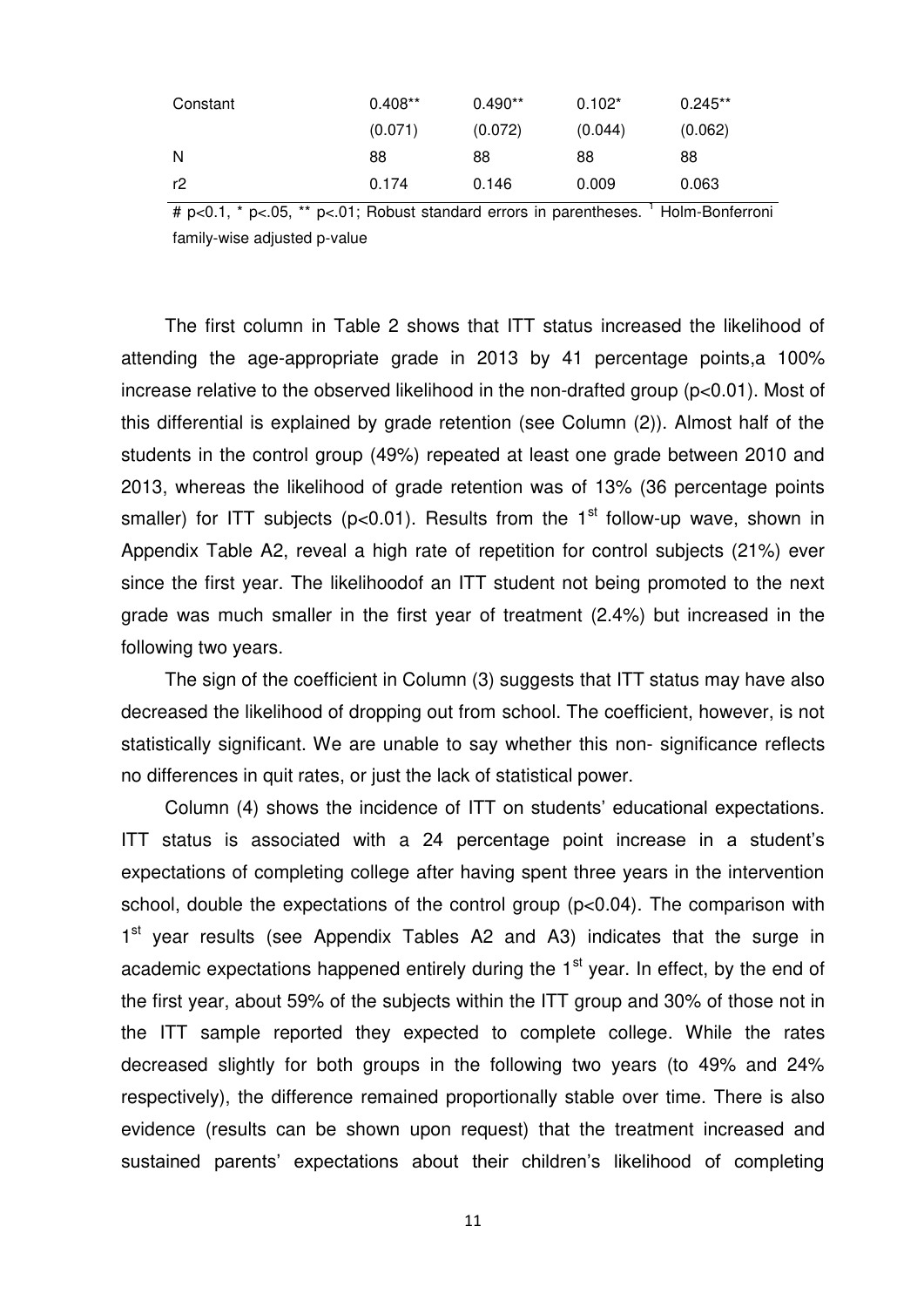college: by the end of the  $3<sup>rd</sup>$  year, ITT parents' expectations almost doubled the expectations of parents in the control group.<sup>5</sup>

Table 3 depicts the ITT effect on the scores of the math test administered at the end of 2012. The first column shows an unadjusted regression of the standardized math score on ITT status. Column (2) shows the estimates of the regression controlling for unbalanced covariates at baseline. In Column (3) we take a more conservative approach and only compare students that took the math test and attended the age-appropriate grade in 2012.

| Dependent variable:                | Math score   | Math score   | Math score    |
|------------------------------------|--------------|--------------|---------------|
| Sample/specification:              | All students | All students | Only students |
|                                    | that         | that         | attending age |
|                                    | completed    | completed    | appropriate   |
|                                    | the test, no | the test,    | grade by the  |
|                                    | controls     | controlling  | time the test |
|                                    |              | for baseline | was           |
|                                    |              | differences  | administered  |
|                                    | (1)          | (2)          | (3)           |
| <b>ITT</b>                         | $0.911**$    | $0.667*$     | 0.531#        |
|                                    | (0.242)      | (0.308)      | (0.275)       |
| Male                               |              | 0.289        |               |
|                                    |              | (0.250)      |               |
| Catholic                           |              | 0.056        |               |
|                                    |              | (0.284)      |               |
| Was a good student in 2008         |              | 0.518#       |               |
|                                    |              | (0.278)      |               |
| Repeated a grade in primary school |              | $-0.940*$    |               |
|                                    |              | (0.418)      |               |
| More than 10 books at home         |              | $-0.035$     |               |
|                                    |              | (0.257)      |               |
| Constant                           | $-0.438*$    | $-0.550#$    | $-0.069$      |
|                                    | (0.185)      | (0.297)      | (0.221)       |
| N                                  | 54           | 54           | 41            |
| r2<br>$\star$                      | 0.211        | 0.435        | 0.090         |

#### **Table 3: Intention to Treat Effects on Standardized Math Score, 3rd follow-up**

# p<0.1, \* p<.05, \*\* p<.01. Robust standard errors in parentheses.

 $5$ Outcomes in columns (1), (2), and (4) remain significant after using the Holm-Bonferroni family-wise adjustment of p-values.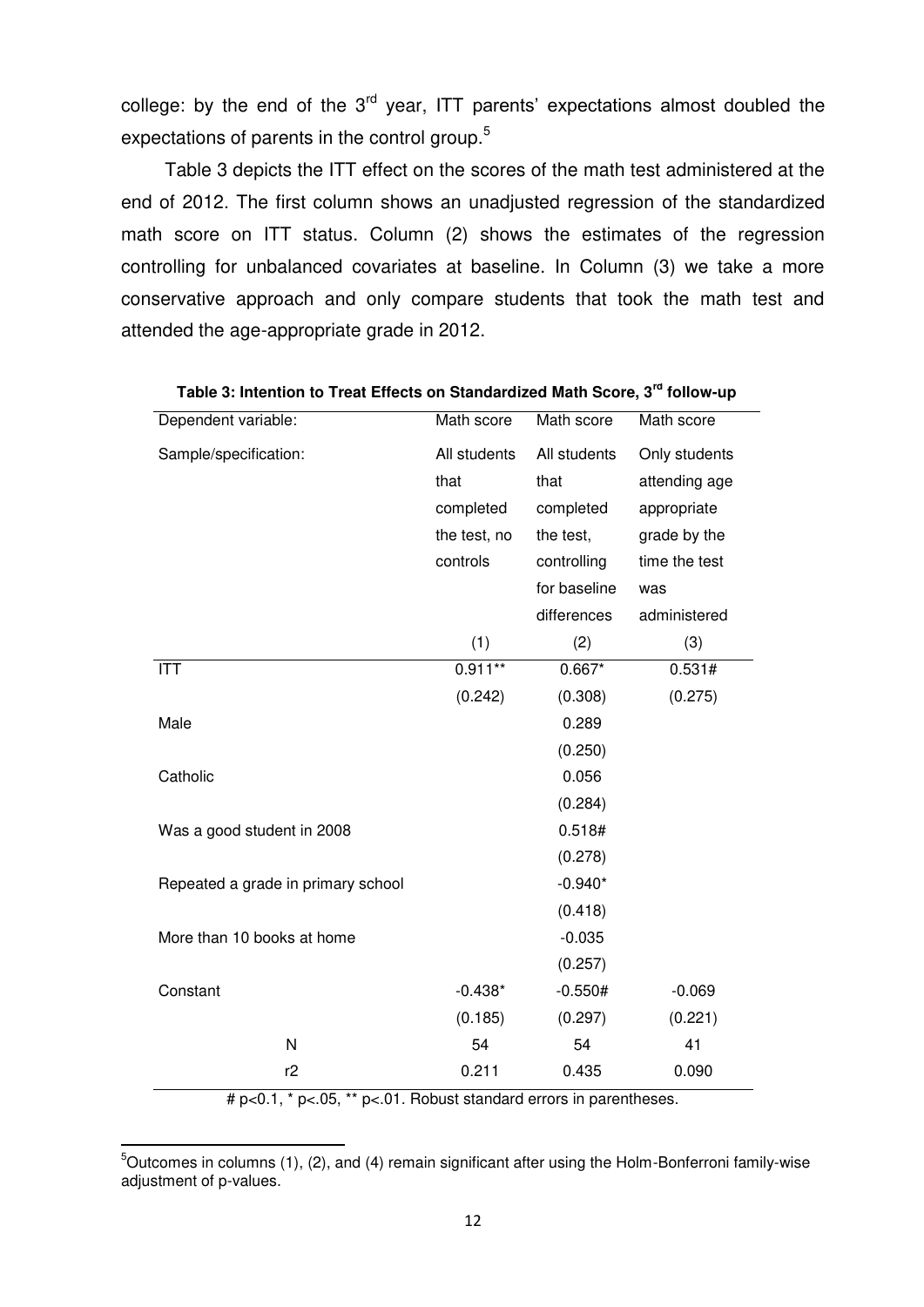The unadjusted regression in Column (1) suggests that ITT status is associated with a 0.91 standard deviation increase in the score of the math standardized test. Once we adjust for unbalanced pre-treatment characteristics, the effect decreases to 0.67 standard deviations (p<0.05), which is still an economically significant impact. The estimate falls to half a standard deviation (significant at a statistical level of 10%) when comparing math scores only across students attending the age appropriate grade in 2013. This result is quite important as it shows that the intervention went beyond encouraging students to keep in track with the education system: it contributed differentially to the improvement of learning outcomes. Furthermore, the fact that treatment-school-students attending the age-corresponding grade in 2014 had higher academic achievement than the corresponding students in public schools dismisses any concern about a lower passing threshold in the treatment school.

 The results above were robust to the inclusion of several covariates as controls in the OLS regressions. In particular, they were robust to the adjustment for the number of books at home during baseline and for randomization strata fixed effects. Results were also robust when using ITT status as an instrument of treatment in an instrumental variables regression. Results of the different robustness exercises are depicted in Appendix Tables A4 and A5.

#### **DISCUSSION**

The results from the first-year impact evaluation showed large positive effects of the treatment school on rates of academic promotion and academic expectations of disadvantaged adolescents (Balsa and Cid). In this third-year follow-up, we show that the first year effects were sustained and even strengthened over time. By the end of the intervention, treatment subjects had doubled the probability of attending the corresponding grade for their age than control individuals. Most of this effect was due to a lower likelihood of repeating a grade among treatment individuals. Moreover, the treatment school contributed substantially to improving learning, as revealed by treatment-control differences of more than half a standard deviation in math standardized scores.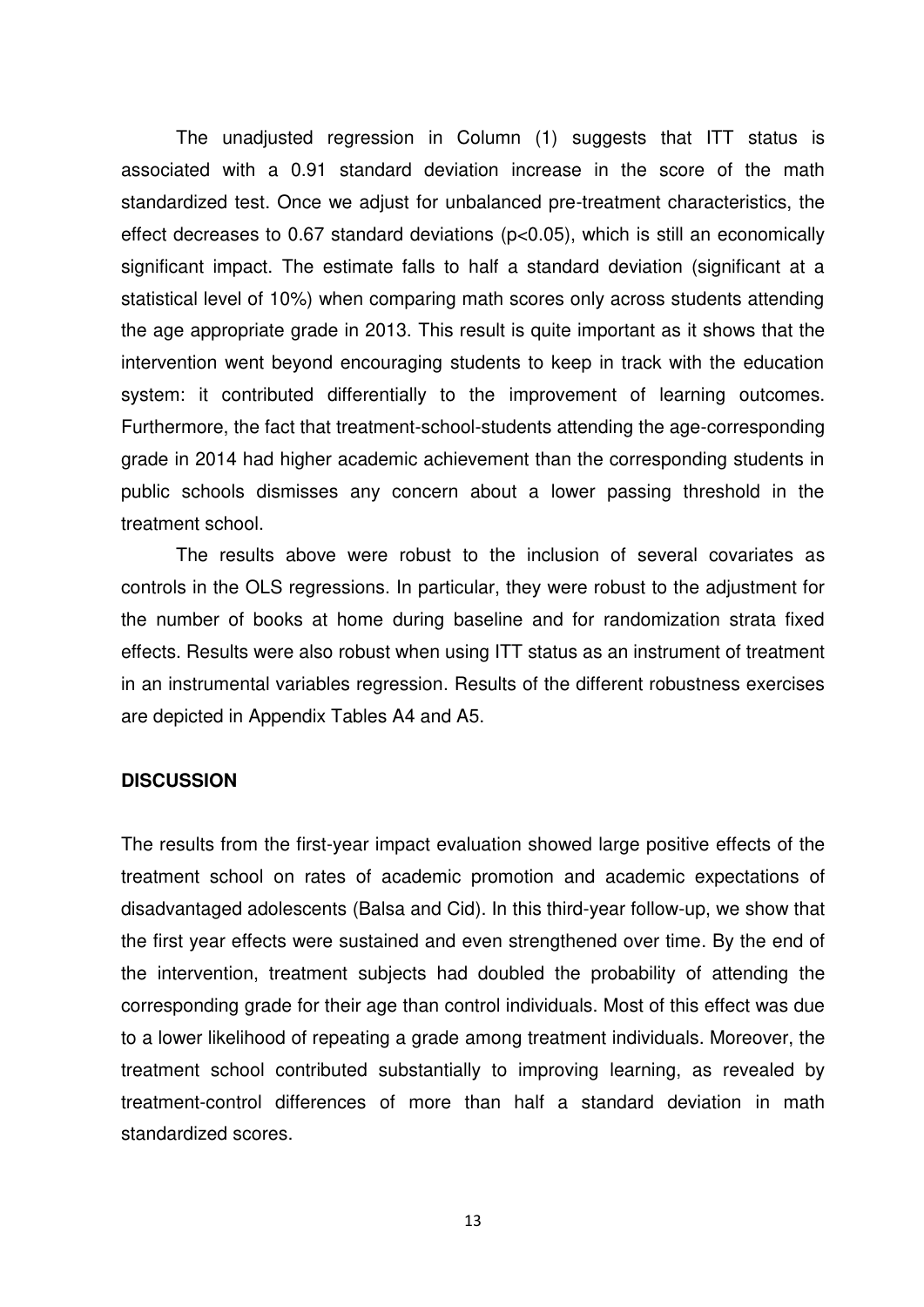In addition, the treatment boosted impressively students' expectations of completing college. This effect appeared at the beginning of the treatment and persisted over time: even several months after leaving Liceo Jubilar, the academic expectations of the treatment students remained substantially higher than those of the control group. High expectations could be a consequence of students' progressive realization that higher aims can be pursued and reached. If this were the case, one would expect high expectations to increase and strengthen over time as the student advances academically. Alternatively, the school may impose a culture of high expectations from day one, encouraging students to aim beyond what they are normally expected to deliver. While both explanations are feasible, we tend to think the latter fits well with the treatment school, particularly because the most important increase in expectations appeared at the beginning of the intervention, and suffered some decline for both treatment and control subjects in the following years.

According to Sulimani-Aidan and Benbenishty (2011), expectations are especially important in times of transitions and crises, which define the adolescence stage. In a review of the literature, they show that adolescents' plans, aspiration and fears concerning probable events in various life domains in the near and distant future have a significant impact on their psychological status and on their motivation to engage in programs that prepare them for adult life. Positive expectations about the future have been identified as protective factors for urban children under stress, and have been related to resilience, social adjustment and well-being in general (Wyman, Cowen, Work, and Kerley). The ways in which adolescents see their future also play an important part in their identity formation, often defined in terms of exploration and commitments concerning future interests. In a nine month prospective study on expectations, Eric Dubow, Mitzi Arnett, Karen Smith, and Maria Ippolito found that higher level of positive future expectations were associated with lower levels of problem behaviors and negative peer influence, and to higher levels of school involvement, internal resources and social support. Other studies found that positive future expectations were associated with academic achievements (Arbona; Zimbardo & Boyd). Richard Catalano, Lisa Berglund, Jean Ryan, Heather Lonczak, and Davis Hawkins examined youth development program outcomes and found that positive beliefs about the future were linked to long-term goal setting, more positive beliefs about the value of higher education and work, better social and emotional adjustment in school, and improved self-competency. They concluded that belief in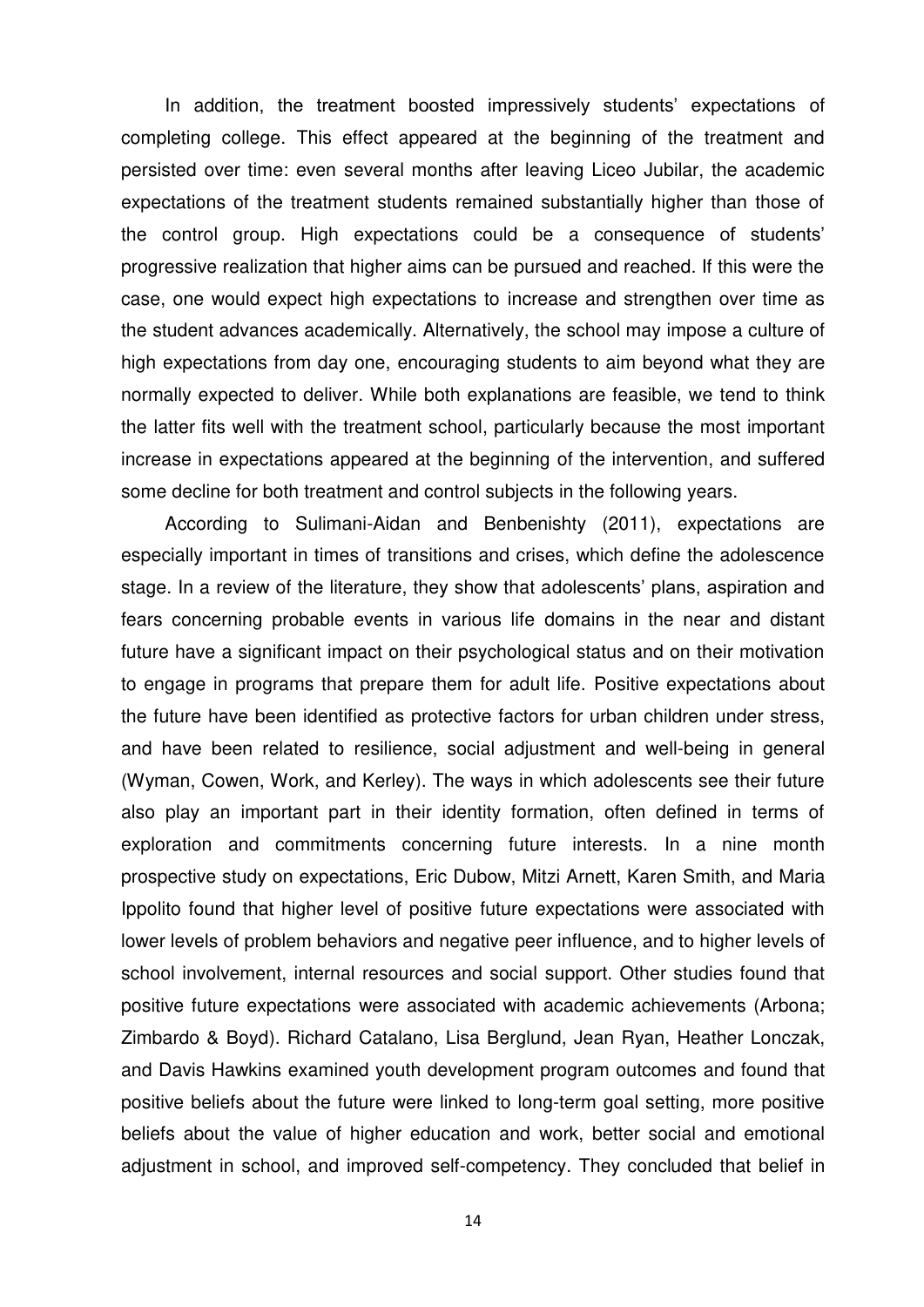the future is an important component of intervention programs that produces positive outcomes among youth.

Aside from encouraging high expectations, there are other features in the treatment school that could help explain the differences in academic outcomes. Because we are dealing with a single school, we are unable to isolate the particular causal mechanisms behind these differentials. However, we can still identify relevant characteristics of the treatment and control schools that can help us speculate on potential mediators and construct hypotheses for future research.

An important difference between treatment and control schools has to do with students' perceptions of the school's environment. Table 4 depicts differences by ITT status in students' perceptions of school climate, obtained from third year follow up home interview data. As before, we account for the multiplicity of measures being analyzed by using the Holm Bonferroni family-wise adjusted p-values. In what follows, we report statistical significance using these adjusted p-values.

Most of the reported measures reveal that ITT students have in average better perceptions of the school environment than non-drafted students. Students feel happier and safer in the treatment school (p<0.10), are more likely to feel proud of their school ( $p<0.10$ ), and are more likely to report that their school is like a family (p<0.05). They are more likely to see commitment in their teachers (p<0.01) and to feel gratitude for the teachers' work (p<0.10). These features suggest a stronger sense of belonging in the treatment school and a better social support network. Social support networks are defined as communities that provide psychological and tangible resources that can help individuals cope with multiple sources of stress.<sup>6</sup>

 ${}^{6}$ These networks provide emotional support (e.g. love and empathy), instrumental support (e.g. money and time) and informal support (e.g. guidance and advice).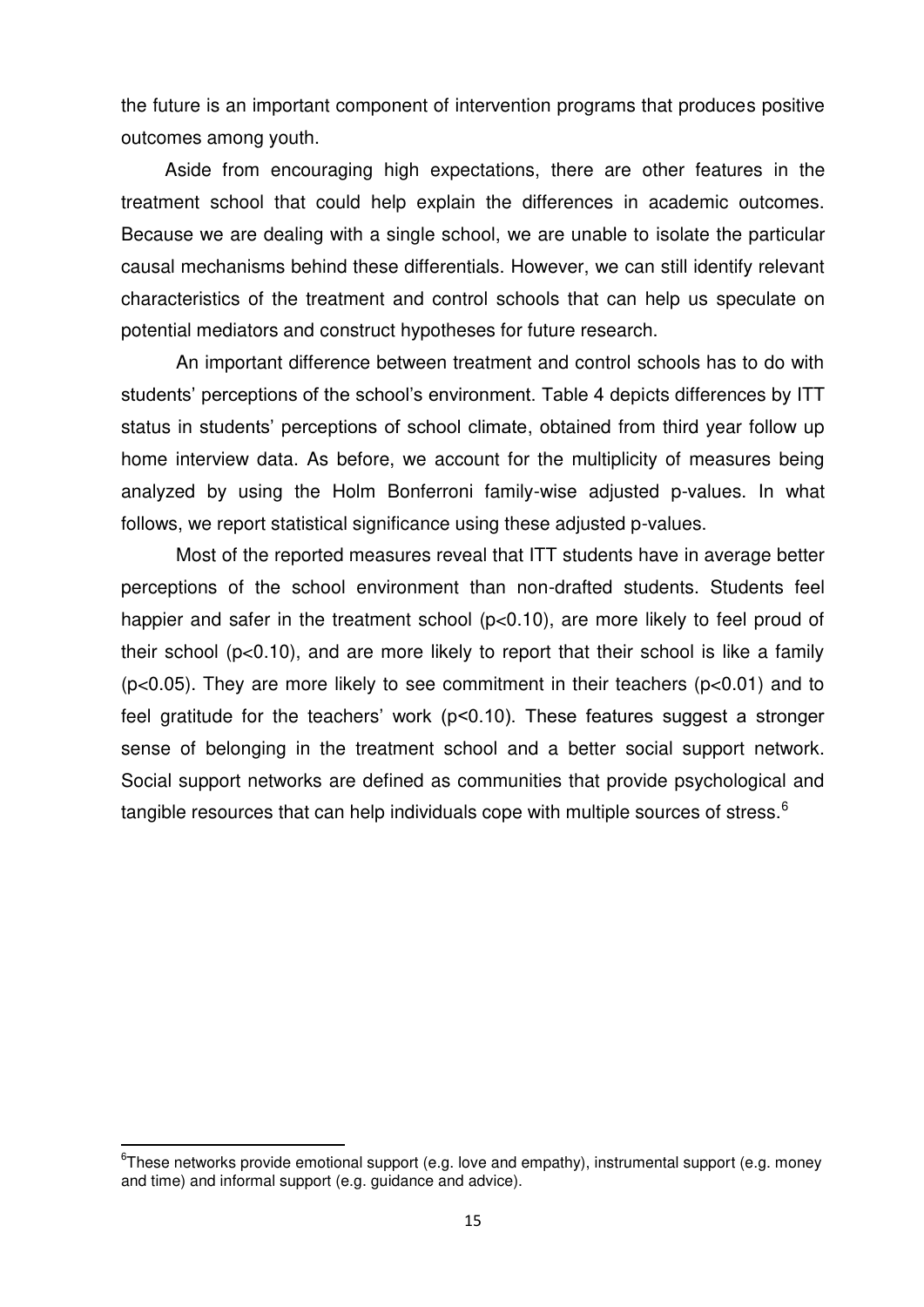## **Table 4: Differences in students' perceptions about school attended in 2012 by ITT status, 3rd follow-up**

Sample of Home Interview Respondents with Non-Missing Items

|                          | Was<br>happy to<br>be in the<br>school | Felt safe | being<br>part of<br>school | like a<br>family | Proud of School felt Committed Grateful<br>teachers | for<br>teachers' about<br>work | Could<br>talk<br>s with<br>school's<br>staff | Felt at<br>other<br>concern students | Felt climate Conflict School<br>ease with of discipline s were imposed was too<br>and respect solved too many hard | fights,<br>insults<br>or<br>threats | without bound-<br>aries | School    | Attending Had all<br>school<br>was<br>useless | the<br>material<br>needed | Felt<br>teachers<br>were fair |
|--------------------------|----------------------------------------|-----------|----------------------------|------------------|-----------------------------------------------------|--------------------------------|----------------------------------------------|--------------------------------------|--------------------------------------------------------------------------------------------------------------------|-------------------------------------|-------------------------|-----------|-----------------------------------------------|---------------------------|-------------------------------|
|                          |                                        | (2)       | (3)                        | (4)              | (5)                                                 | (6)                            |                                              | (8)                                  | (9)                                                                                                                | (10)                                | (11)                    | (12)      | (13)                                          | (14)                      | (15)                          |
| <b>ITT</b>               | $0.188*$                               | $0.152**$ | $0.170*$                   | $0.271**$        | $0.239**$                                           | $0.170*$                       | 0.123#                                       | 0.065#                               | $0.287**$                                                                                                          | $0.319**$                           | $0.362**$               | $-0.123$  | $-0.089$                                      | 0.065#                    | $0.166*$                      |
|                          | (0.073)                                | (0.054)   | (0.064)                    | (0.083)          | (0.064)                                             | (0.064)                        | (0.067)                                      | (0.037)                              | (0.103)                                                                                                            | (0.104)                             | (0.103)                 | (0.107)   | (0.082)                                       | (0.037)                   | (0.071)                       |
| Family-wise adj. p-value | [0.084]                                | [0.066]   | [0.090]                    | [0.026]          | [0.000]                                             | [0.080]                        | [0.350]                                      | [0.320]                              | [0.060]                                                                                                            | [0.036]                             | [0.014]                 | [0.502]   | [0.280]                                       | [0.240]                   | [0.132]                       |
| Constant                 | $0.761**$                              | $0.848**$ | $0.804**$                  | $0.652**$        | $0.761**$                                           | $0.804**$                      | $0.826**$                                    | $0.935**$                            | $0.457**$                                                                                                          |                                     | $0.348**$ 0.304**       | $0.457**$ | $0.217**$                                     | $0.935**$                 | $0.783**$                     |
|                          | (0.064)                                | (0.054)   | (0.059)                    | (0.071)          | (0.064)                                             | (0.059)                        | (0.057)                                      | (0.037)                              | (0.074)                                                                                                            | (0.071)                             | (0.069)                 | (0.074)   | (0.062)                                       | (0.037)                   | (0.062)                       |
| N                        | 85                                     | 85        | 85                         | 85               | 85                                                  | 85                             | 85                                           | 85                                   | 85                                                                                                                 | 85                                  | 85                      | 85        | 85                                            | 85                        | 85                            |
| r2                       | 0.068                                  | 0.076     | 0.069                      | 0.105            | 0.126                                               | 0.069                          | 0.036                                        | 0.031                                | 0.084                                                                                                              | 0.101                               | 0.131                   | 0.016     | 0.014                                         | 0.031                     | 0.057                         |

# p<0.1, \* p<.05, \*\* p<.01; Robust standard errors in parentheses. <sup>1</sup> Holm-Bonferroni family-wise adjusted p-value.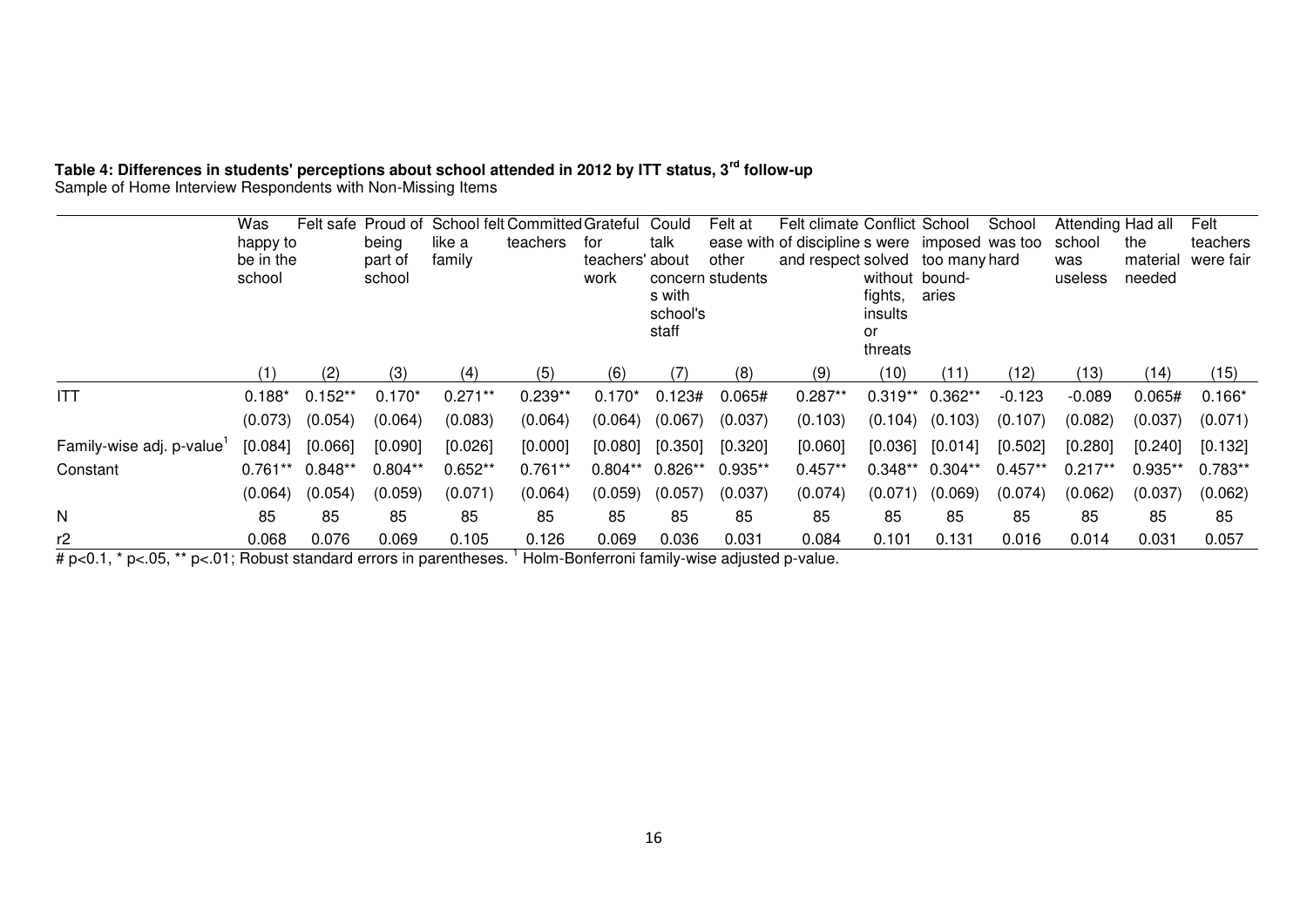Resiliency studies suggest that social support networks play an important role in adolescents' lives, shaping their future expectations (Luthar, Cicchetti, & Baker; Newman & Blackburn). High levels of social support have also been associated with higher self esteem, while lower levels of social support have been associated with depression and anxiety (Cohen).

Students' responses about school climate reveal also striking differences in their perceptions of discipline. Students in the ITT category are 29 percentage points more likely than subjects in the control group to believe that "students in their school respect the teachers and staff, and that there is a disciplined environment" (p<0.10). Furthermore, only 35% of control subjects believe that "students in their school can resolve conflicts without fights, offenses, or threats". The rate among ITT youths is 67% (p<0.05). ITT subjects also show a higher likelihood of considering that "the school imposed too many boundaries, students were not free enough", suggesting lower tolerance levels in the treatment schools (p<0.05).

On the other hand, we find no statistically significant differences in students' perceptions about the academic difficulty or usefulness of the school, or in the availability of schooling materials.

In Balsa and Cid, we used administrative data from the treatment and public schools (ANEP - CES) and self-reported data from the household interview to identify other differences in school characteristics by ITT status that could shed some light on school mechanisms. Regarding traditional school inputs, we showed that the treatment school was smaller than the average public school attended by control subjects and had a longer school day and academic year. The size of a cohort was 70 in the treatment school versus 382 in the average public school, and students in the treatment school spent 2.6 additional hours per day and about 40 days more at school per year compared to control subjects. In addition, treatment school students were less likely to exceed the grade appropriate age, reflecting a better peer academic quality. Specifically, the likelihood of having a peer exceeding the grade appropriate age was 60% in control public schools, versus 13% in the treatment school. This peer composition was both a result of the treatment school's selection criterion<sup>7</sup> and of the academic trajectories during the intervention phase. Other differences in favor of the treatment school included more parental involvement and

 $7$ Those applying to enter the treatment school could not exceed the grade appropiate age by more than one year.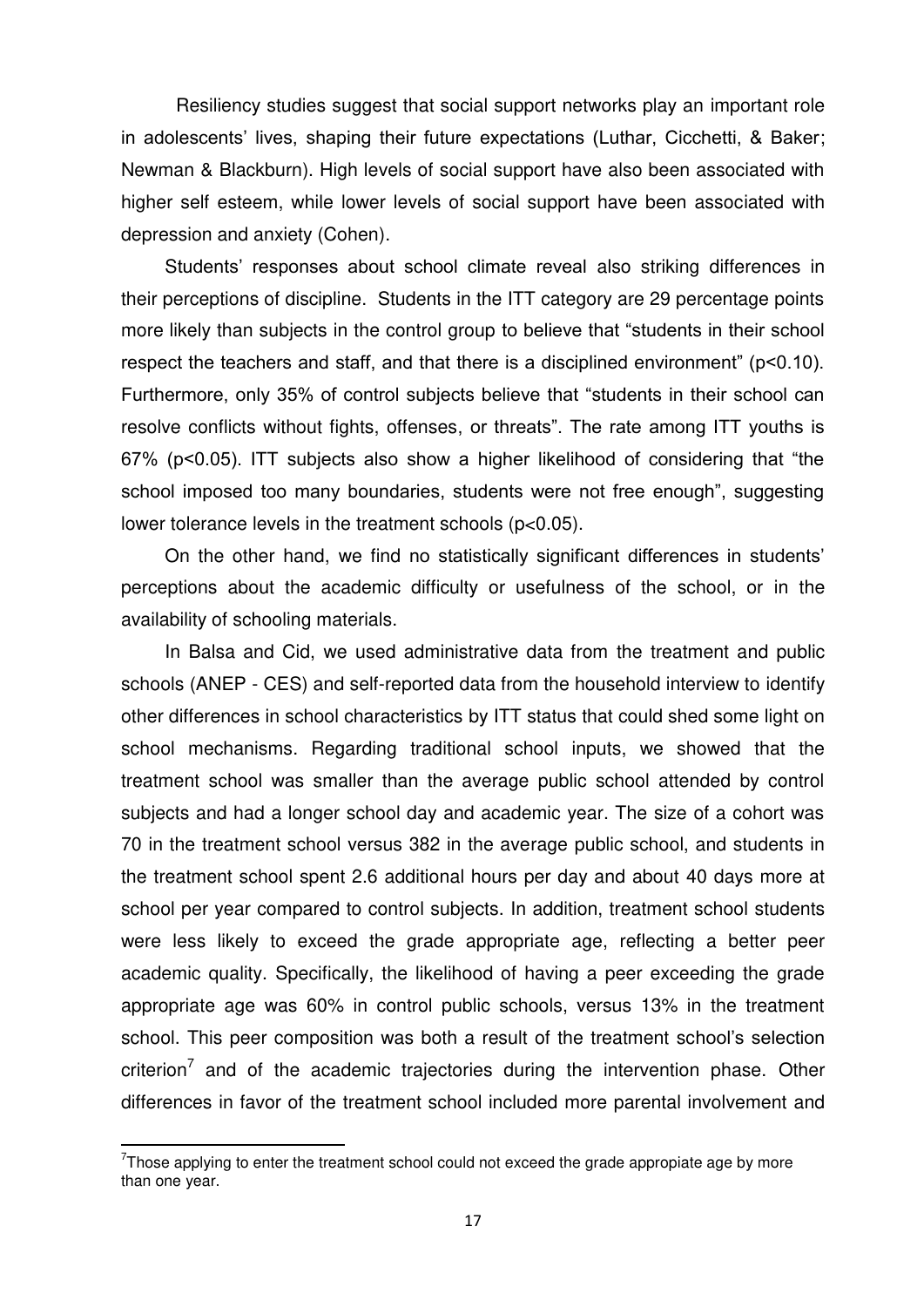more extracurricular activities. According to survey data, parents in the ITT group were more likely than parents of control subjects to turn to the school as a source of support and get involved in school activities. This involvement is directly related to the school's policy of coordinating frequent interviews, and organizing meetings and workshops with parents. In addition, students in the treatment group were more likely to participate in religion and job training workshops, community service activities, and tutoring. Average class sizes, on the other hand, were larger in the treatment school.

This paper presents potential limitations. First, the rates of attrition in the math test were large. The rate of attrition was 33% in the treatment sample and 55% in the control sample. The mean comparison of baseline characteristics between the treatment and control adolescents taking the test showed a bias in favor of treated adolescents. For example, treated students taking the math test in Wave 3 were less likely to have repeated a grade than control students sitting for the test. To overcome this problem, we adjusted the raw test differentials for differences in baseline characteristics and compared test results only across students that had not repeated a grade. The estimates remain large and significant after these adjustments. We still believe we should place some caution when interpreting these results.

The overall attrition rate, on the other hand, was not bad for a third year follow up (7% and 16% in the treatment and control groups respectively). Furthermore, the comparison of observable characteristics at baseline did not show evidence of differential attrition for treatment and control youths. We could still be concerned that this result is due to poor statistical power. If there are non-observed differences between the remaining subjects, our estimates could be biased. We would be overestimating the school's impact if, for example, non-respondents in the treatment group were in average lower achievers than non-respondents in the control group. Alternatively, we would be underestimating the effect if non-respondents in the control group happened to be students with lower ability than non-respondents in the treatment group. This second scenario will be more likely if bad students happen to leave the sample first.

Finally, the external validity of our conclusions is limited in principle to families that are similar to those that signed up for a placement in the treatment school and that satisfied the treatment school's inclusion criteria. In a strict sense, our results can only be extrapolated to adolescents that do not exceed the grade-appropriate age in more than a year, and that come from poor families with enough motivation to seek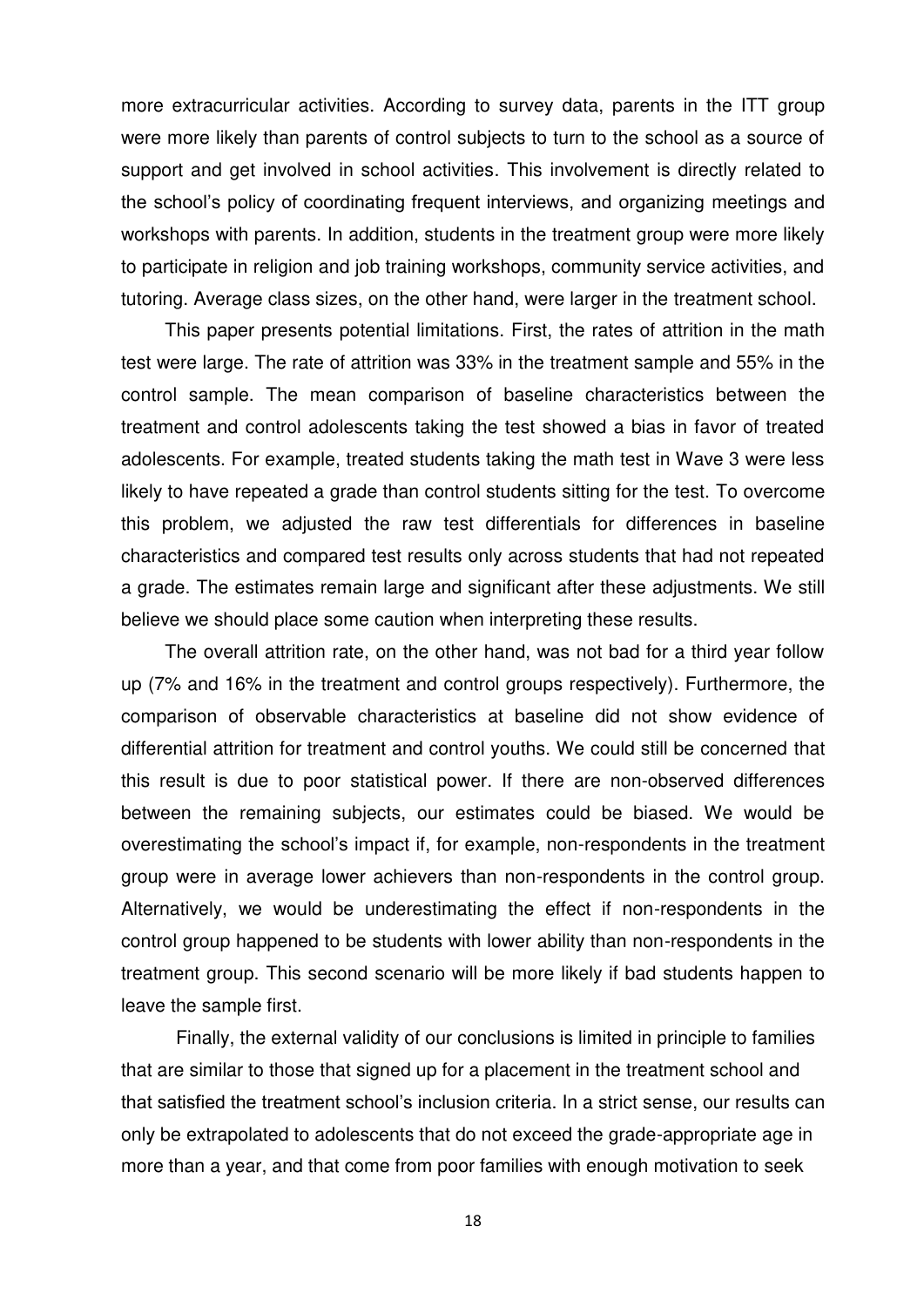for alternative educational offers. We believe, however, that our findings can shed new light on schooling innovations with the potential of delivering successful outcomes in broader contexts.

#### **CONCLUSIONS**

In this paper we study the middle-run academic impact of a privately managed middle school offering free-of-charge full-time education to socioeconomically disadvantaged youth. We find that, in a span of three years, the intervention increased the likelihood that an adolescent attends an age-appropriate grade by 41percentage points (mainly due to a lower likelihood of repetition) and had a strong impact on students' and their parents' expectations about college completion. We also present suggestive evidence that the school increased math scores by at least half a standard deviation.

Despite being unable to identify the causal mechanisms behind the observed treatment-control differences in outcomes, we speculate about potential channels that could explain the positive school's impact. We find that the treatment school differs from schools attended by control subjects in several dimensions, namely a smaller size, more exposition of students to instructional time, a higher average academic quality of the student body, more parental involvement with the school, higher participation in extracurricular activities (including tutoring), a climate of discipline and belonging, and a culture of high expectations. The treatment school also differs from public schools in its ability to selectively higher and dismiss teachers, and in its freedom to assign teachers' workload flexibly to teaching, coordination, and training. Future research should explore the impact of each of these features, and in particular the role of high academic expectations in fostering young peoples' academic progress.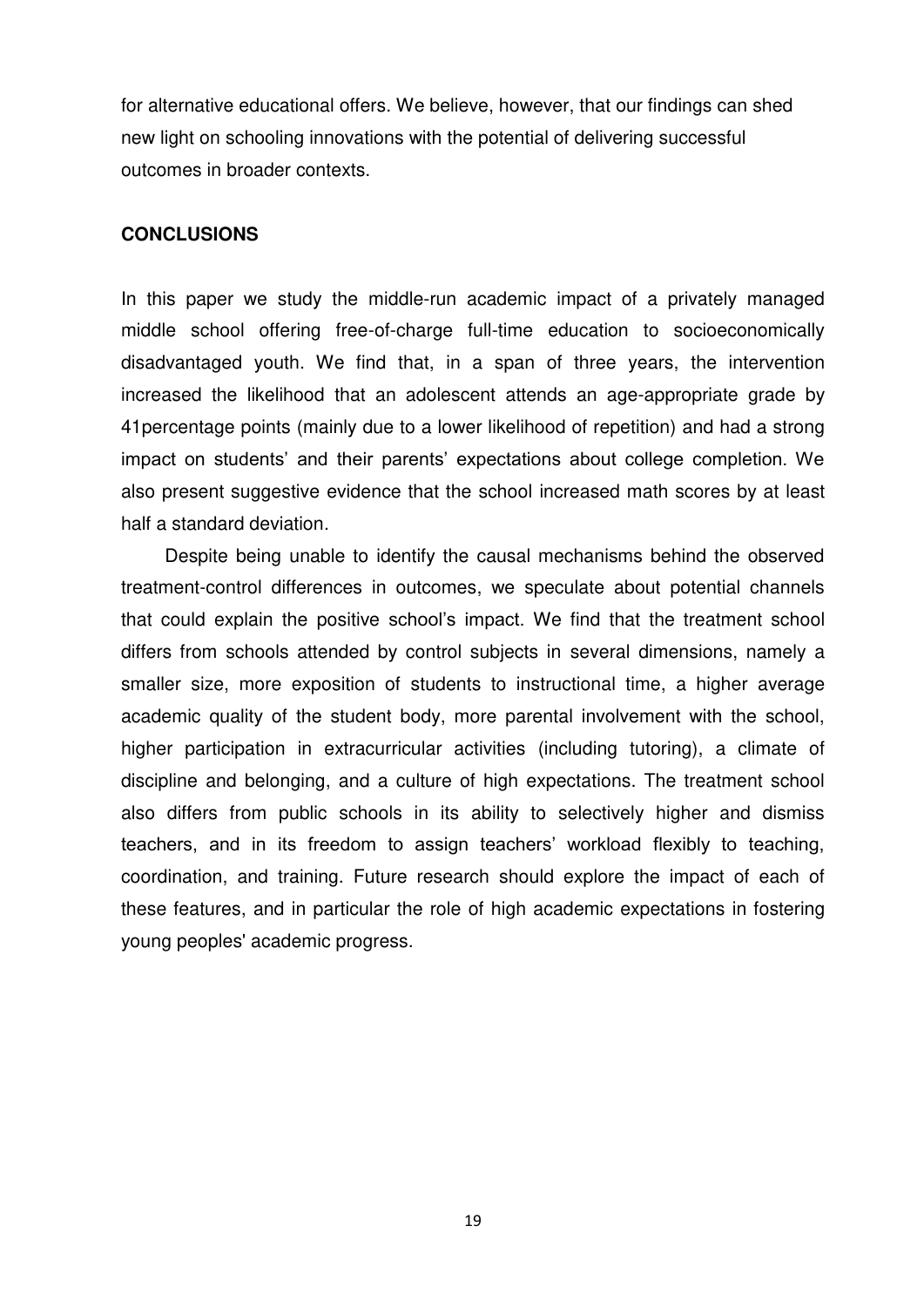## **ACKNOWLEDGEMENTS**

We thank María Noel Domínguez for her technical support and field coordination, Florencia Saravia for her excellent research assistance, the treatment school's management team for agreeing to participate in the project and for their collaboration in the process. We acknowledge the National Agency for Research and Innovation (ANII, Agencia Nacional de Investigación eInnovación) and the Center for Applied Research on Economics at the University of Montevideo for supporting the project financially. The authors are solely responsible for the contents and opinions in this paper.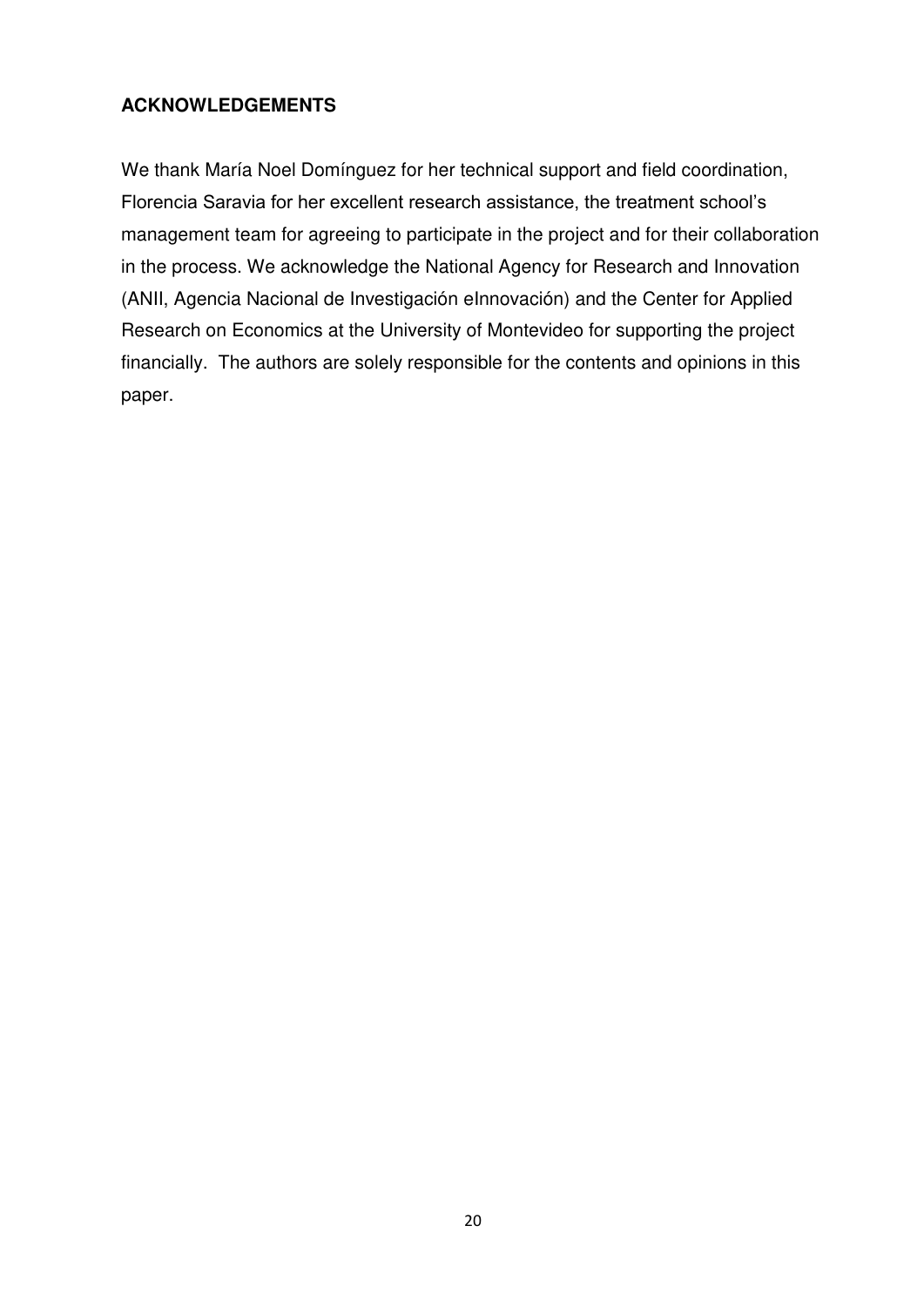#### **REFERENCES**

- Arbona, Consuelo. "The development of academic achievement in school aged children: Precursors to career development" en Lent, Robert W. y Steven D. Brown (eds.) *Handbook of counseling psychology*. New York: John Wiley, 2000, pp.270-309.
- Balsa, Ana y Alejandro Cid. "Impact Evaluation of a Privately Managed Tuition-Free Middle School in a Poor Neighborhood in Montevideo". Working paper UM CEE 2012-02, 2012. Disponible en <http://fcee.um.edu.uy/investigacion/areas/> [Accedido en agosto de 2014].
- Berends, Mark, Marisa Cannata, Ellen Goldring y Courtney Preston. "[School](http://www.sciencedirect.com/science/article/pii/S027277571100135X)  [Innovation in District Context: Comparing Traditional Public Schools and](http://www.sciencedirect.com/science/article/pii/S027277571100135X)  [Charter Schools](http://www.sciencedirect.com/science/article/pii/S027277571100135X)" en *Economics of Education Review,* vol.31*,* 2012, pp.318-330.
- Bierlein, Louann A., Chester E. Finn Jr., Bruno V. Manno y Gregg Vanourek. "How Charter Schools Are Different: Lessons and Implications from a National Study" en *Phi Delta Kappan,* vol.79, 1998, pp.488-98.
- Bifulco, Robert y Helen F. Ladd, Helen. "Institutional Change and Coproduction of Public Services: The Effect of Charter Schools on Parental Involvement" en *Journal of Public Administration Research and Theory*, vol.16, 2005, pp.553-76.
- Catalano, Richard F., M. Lisa Berglund, Jean A.M. Ryan, Heather S. Lonczak y J. Davis Hawkins. "Positive youth development in the United States: Research findings on evaluations of positive youth development programs" en*The Annals of the American Academy of Political and Social Science*, vol.591, 2004, pp. 98- 124.
- Cohen, Sheldon. "Social relationships and health" en *The American Psychologist*, vol.59, 2004, pp.676-84.
- Dobbie, Will y Roland G. Fryer Jr. "Are High Quality Schools Enough to Close the Achievement Gap? Evidence from the Harlem Children's Zone" en *American Economic Journal: Applied Economics,* vol.3, n.3, 2011, pp.158-87.
- ---. "Getting Beneath the Veil of Effective Schools" en *American Economic Journal: Applied Economics*, vol.5, n.4, 2013, pp.28-60.
- Dubow, Eric F., Mitzi Arnett, Katherine Smith y Maria F. Ippolito. "Predictors of future expectations of inner-city children: A 9-month prospective study" en *The Journal of Early Adolescence*, vol. 21, 2001, pp.5−28.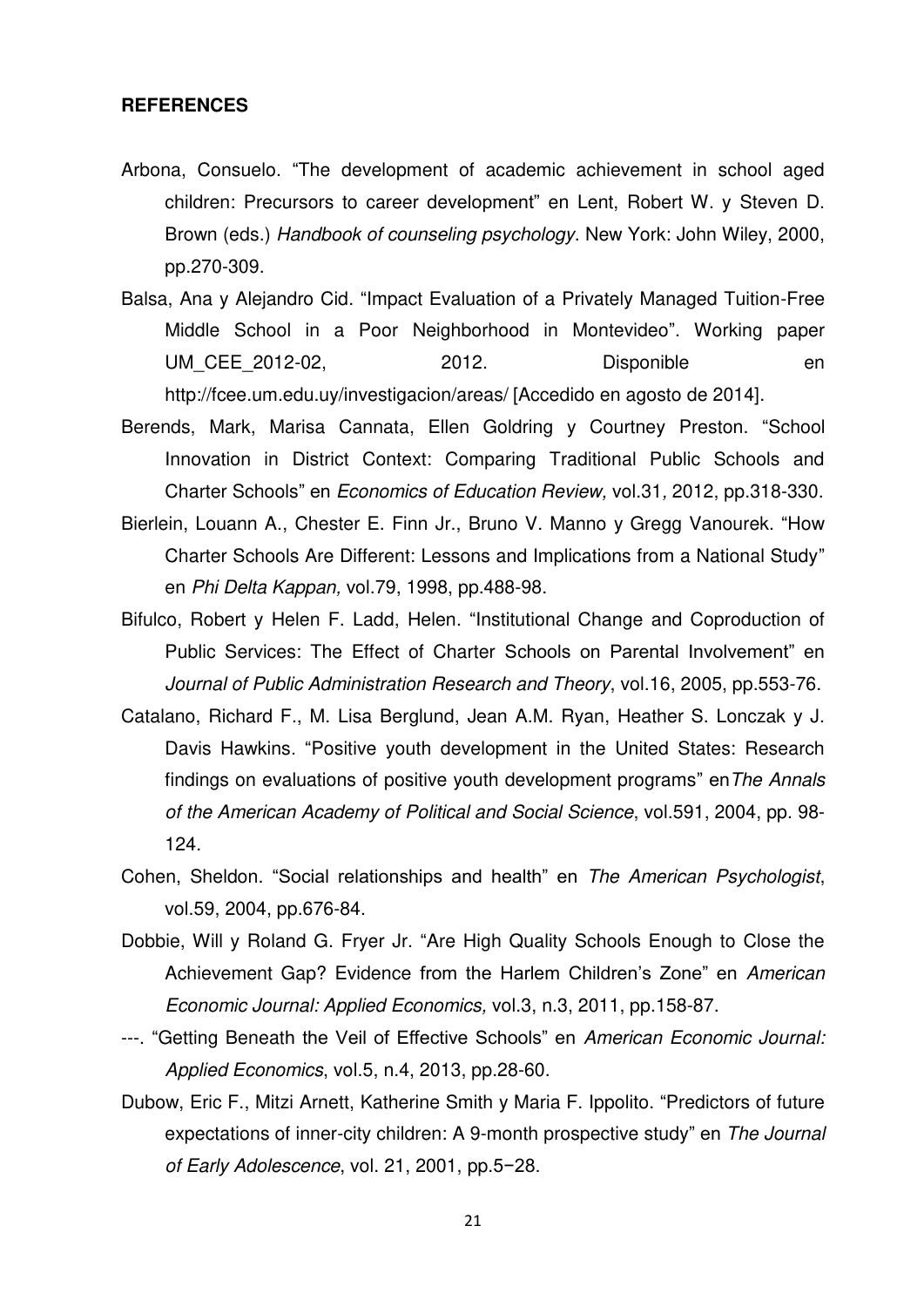- Luthar, Suniya S., Dante Cicchetti y Bronwyn Baker. "The construct of resilience: A critical evaluation and guidelines for future work" en *Child Development*, vol.71, 2000, pp. 543-62.
- Newman, Tony y Sarah Blackburn. *Transitions in the lives of children and young people: Resilience factors.* Edinburgh: Scottish Executive Education Department, 2002.
- PISA. *Assessment Framework Key Competencies in Reading, Mathematics and Science: Key Competencies in Reading, Mathematics and Science 2009*. OECD, 2009. Disponible en<http://www.oecd.org/pisa> [Accedido en agosto de 2014]
- Purkey, Stewart C. y Smith, Marshall S. "Effective Schools: A Review" en *The Elementary School Journal*, Vol.83, 1983, pp. 426-52.
- Sammons, Pam, Josh Hillman y Peter Mortimore. *Key Characteristics of Effective Schools: A Review of School Effectiveness Research*. England: Office for Standards in Education, London, 1995.
- Sulimani-Aidan, Yafit y Rami Benbenishty. "Future Expectations of Adolescents in Residential Care in Israel" en *Children and Youth Services Review,* vol.33, 2011, pp.1134-41.
- Wyman, Peter A., Emory L. Cowen, William C. Work y Judy H. Kerley. "The role of children future expectations in self esteem functioning and adjustment to life stress: A prospective study of urban at risk children" en *Development and Psychopathology*, Vol. 5*,*1993, pp. 645-61.
- Zimbardo, Philip G. y John N. Boyd. "Putting time in perspective: A valid, reliable individual differences metric" en *Journal of Personality and Social Psychology*, vol. 77, 1999, pp.1271-88.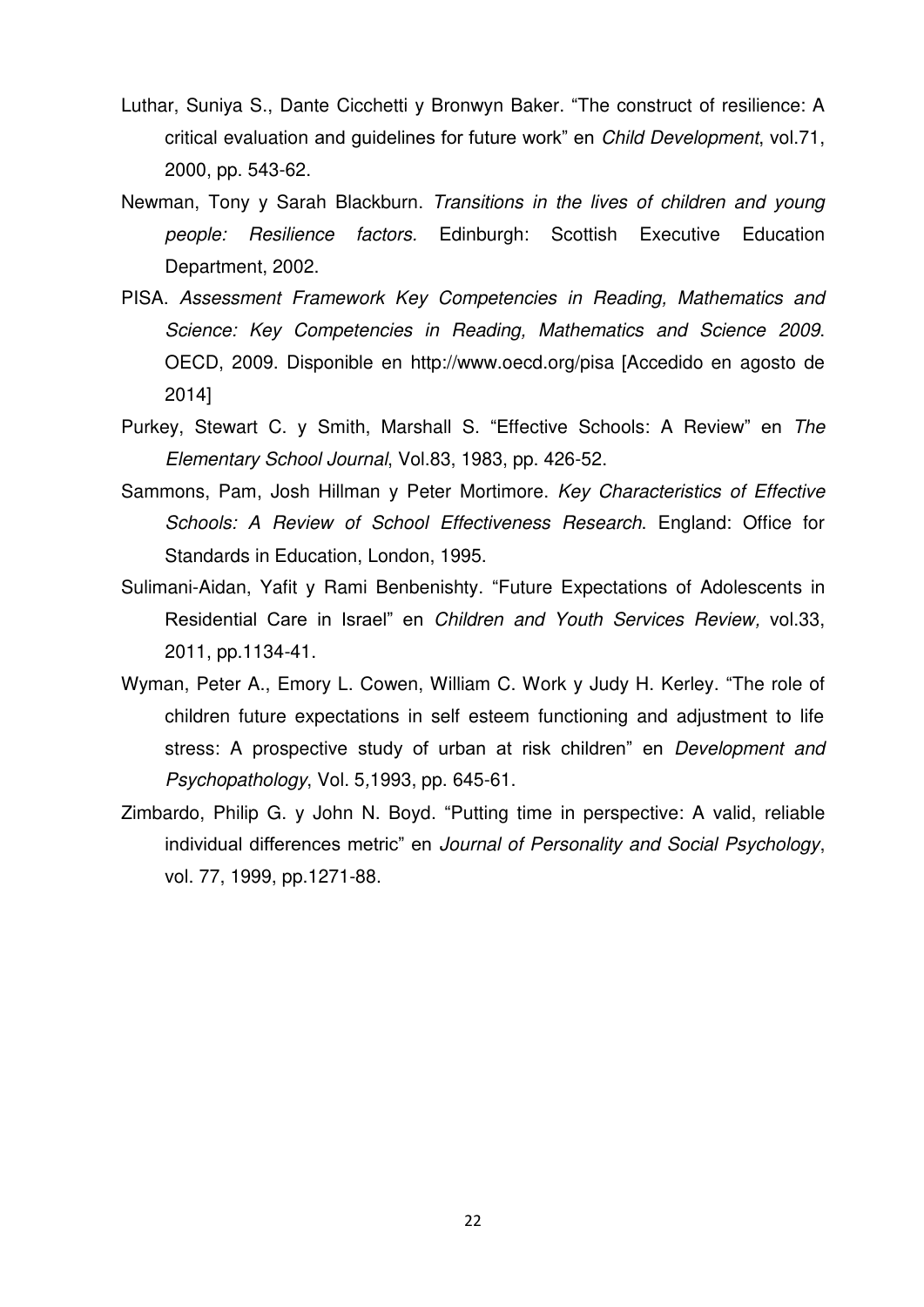# **APPENDIX**

| Table A1: Mean Comparison of Baseline Characteristics for Students Completing the Math Test |  |  |
|---------------------------------------------------------------------------------------------|--|--|
|                                                                                             |  |  |

|                                       | $ITT=0$<br>$(N=28)$ |           | $ITT=1$<br>$(N=26)$ |           | Diff.       | t-test                       |
|---------------------------------------|---------------------|-----------|---------------------|-----------|-------------|------------------------------|
|                                       | Mean                | <b>SD</b> | Mean                | <b>SD</b> |             |                              |
| Variables                             | (1)                 | (2)       | (3)                 | (4)       | $(3) - (1)$ | (11)                         |
| Age                                   | 12.302              | 0.534     | 12.170              | 0.387     | $-0.132$    |                              |
| Male                                  | 0.500               | 0.509     | 0.308               | 0.471     | $-0.192$    |                              |
| Attended preschool                    | 0.760               | 0.436     | 0.783               | 0.422     | 0.023       |                              |
| Attended public school                | 0.815               | 0.396     | 0.692               | 0.471     | $-0.123$    |                              |
| Attended after-school program         | 0.296               | 0.465     | 0.385               | 0.496     | 0.088       |                              |
| Good/Excellent Student                | 0.393               | 0.497     | 0.654               | 0.485     | 0.261       | $\star$                      |
| Average/Regular Student               | 0.464               | 0.508     | 0.308               | 0.471     | $-0.157$    |                              |
| <b>Bad Student</b>                    | 0.143               | 0.356     | 0.038               | 0.196     | $-0.104$    |                              |
| Repeated at least One Grade           | 0.250               | 0.441     | 0.077               | 0.272     | $-0.173$    | $\star$                      |
| Results from pre-Test                 | 4.692               | 1.517     | 4.840               | 1.281     | 0.148       |                              |
| Bad results in the pre-Test           | 0.357               | 0.488     | 0.308               | 0.471     | $-0.049$    |                              |
| Catholic                              | 0.321               | 0.476     | 0.538               | 0.508     | 0.217       | $\#$                         |
| Other religión                        | 0.071               | 0.262     | 0.115               | 0.326     | 0.044       | $\overline{\phantom{0}}$     |
| Number of family members              | 4.464               | 1.732     | 4.692               | 1.517     | 0.228       |                              |
| Both parents at home                  | 0.643               | 0.488     | 0.500               | 0.510     | $-0.143$    | $\qquad \qquad \blacksquare$ |
| One parent at home                    | 0.250               | 0.441     | 0.115               | 0.326     | $-0.135$    | $\overline{a}$               |
| House ownership                       | 0.185               | 0.396     | 0.160               | 0.374     | $-0.025$    | $\qquad \qquad \blacksquare$ |
| Parents' Education: Primary only      | 0.519               | 0.509     | 0.731               | 0.452     | 0.212       | $\overline{\phantom{0}}$     |
| Parents' Education: High School       | 0.074               | 0.267     | 0.077               | 0.272     | 0.003       | $\overline{\phantom{0}}$     |
| Head of household works               | 0.741               | 0.447     | 0.769               | 0.430     | 0.028       | $\overline{a}$               |
| Household Income (UY \$)              | 11842               | 5574      | 11503               | 5705      | $-338.830$  | $\overline{a}$               |
| Durable Goods Index                   | 0.327               | 0.184     | 0.348               | 0.207     | 0.021       |                              |
| <b>Cash Transfers from Government</b> | 0.519               | 0.509     | 0.423               | 0.504     | $-0.095$    | $\overline{a}$               |
| Absences per week                     | 0.929               | 1.464     | 0.962               | 1.183     | 0.033       |                              |
| Late arrivals at school per week      | 0.357               | 0.780     | 0.520               | 1.503     | 0.163       |                              |
| More than 10 books at home            | 0.536               | 0.508     | 0.846               | 0.368     | 0.310       | $***$                        |

Difference statistically significant at #  $p<0.1$ , \*  $p<0.5$ , \*\*  $p<01$ 

#### **Table A2: Intention to Treat Effects on Academic Achievement, 1st follow-up**

| <b>Full Sample</b> | Quitted school<br>before the<br>end of the<br>2010<br>academic<br>year <sup>2</sup> | Was not<br>promoted to 2 <sup>nd</sup><br>grade in $2010^2$ | Dropped out<br>from school<br>(quitted in 2010<br>and did not re-<br>enroll in $2011^2$ ) | Repeated 1 <sup>st</sup><br>grade in 2011 |
|--------------------|-------------------------------------------------------------------------------------|-------------------------------------------------------------|-------------------------------------------------------------------------------------------|-------------------------------------------|
|                    | (1)                                                                                 | (2)                                                         | (3)                                                                                       | (4)                                       |
| <b>ITT</b>         | $-0.088*$                                                                           | $-0.187**$                                                  | $-0.035$                                                                                  | $-0.159**$                                |
|                    | (0.038)                                                                             | (0.059)                                                     | (0.025)                                                                                   | (0.057)                                   |
| FW adj. p-value 1  | [0.092]                                                                             | [0.010]                                                     | [0.471]                                                                                   | [0.010]                                   |
| Constant           | $0.088*$                                                                            | $0.211**$                                                   | 0.035                                                                                     | $0.182**$                                 |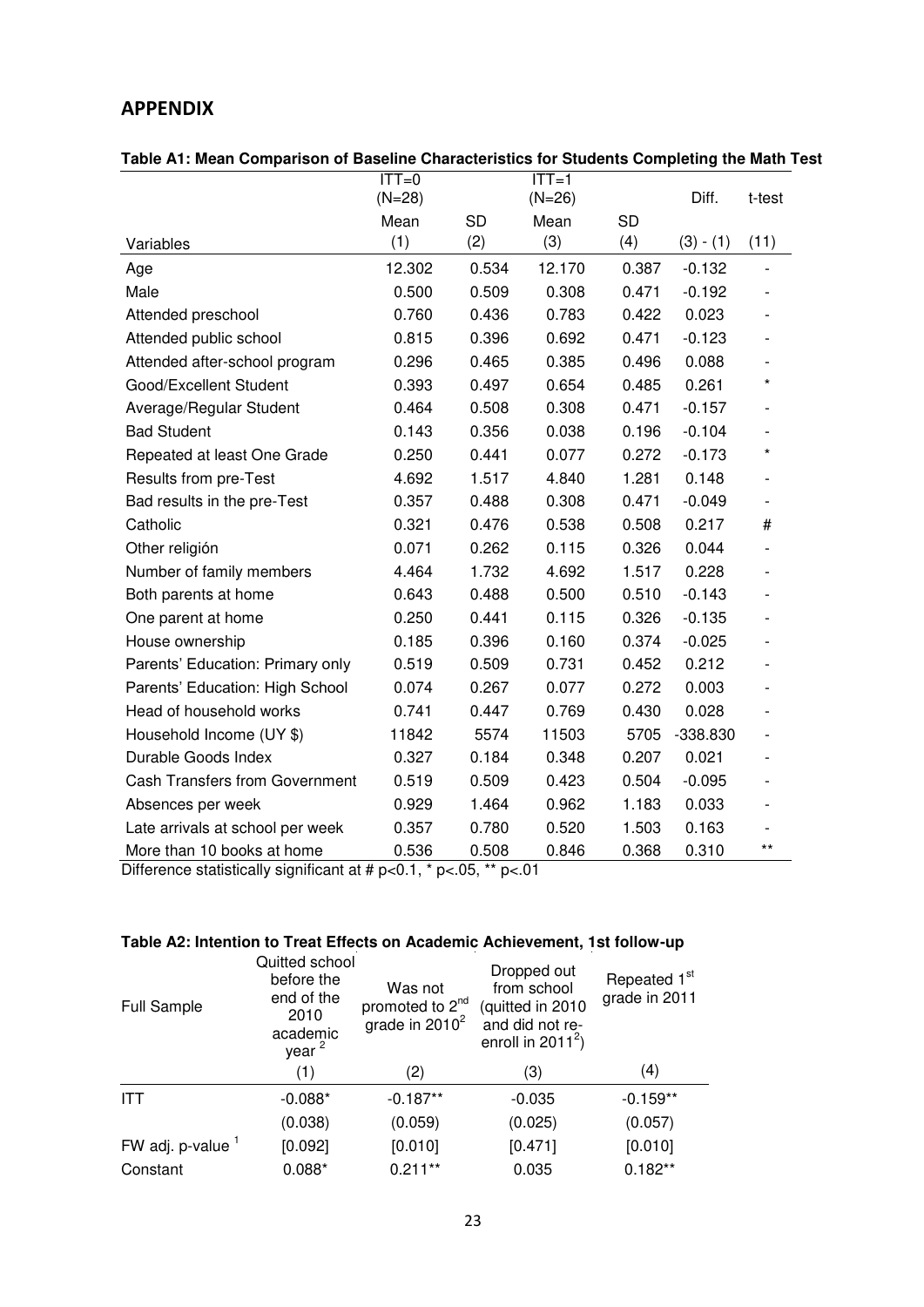| $\cdots$ | . | $\sim$ $ -$ | $\sim$ $\cdot$<br>- - |         |         | .<br>$\overline{\phantom{0}}$ |
|----------|---|-------------|-----------------------|---------|---------|-------------------------------|
| N        |   |             | 100                   | 100     | 100     | 98                            |
|          |   |             | (0.038)               | (0.055) | (0.025) | (0.053)                       |

# p<0.1, \* p<.05, \*\* p<.01. ; Robust standard errors in parentheses. <sup>1</sup>Holm-Bonferroni family-wise adjusted p-value; <sup>2</sup> Full randomized sample.

| Table A.3: Differences in Expectations by ITT status, 1 <sup>st</sup> follow-up |
|---------------------------------------------------------------------------------|
| Sample of Home Interview Respondents with Non-Missing Items                     |

|                   | Student expects to<br>complete college | Parent expects<br>his/her child to<br>complete college |  |
|-------------------|----------------------------------------|--------------------------------------------------------|--|
|                   | (1)                                    | (2)                                                    |  |
| ITT               | $0.281*$                               | $0.224*$                                               |  |
|                   | (0.104)                                | (0.105)                                                |  |
| FW adj. p-value 1 | [0.032]                                | [0.099]                                                |  |
| Constant          | $0.304**$                              | $0.435**$                                              |  |
|                   | (0.069)                                | (0.074)                                                |  |
| N                 | 87                                     | 87                                                     |  |

# p<0.1, \* p<.05, \*\* p<.01; Robust standard errors in parentheses. 1 Holm-Bonferroni familywise adjusted p-value

| Table A.4: Intention to Treat Effects on Academic Outcomes and Expectations, 3 <sup>rd</sup> follow-up |  |  |
|--------------------------------------------------------------------------------------------------------|--|--|
| Robustness analysis                                                                                    |  |  |

| <b>Full Sample</b>                                                              | Attends age-<br>appropriate<br>grade in 2013<br>(1) | Repeated at<br>least one grade<br>in past 3 years<br>(2) | School<br>dropout<br>in 2013<br>(3) | Student<br>expects to<br>complete<br>college<br>(4) |
|---------------------------------------------------------------------------------|-----------------------------------------------------|----------------------------------------------------------|-------------------------------------|-----------------------------------------------------|
| Specification 1, no controls <sup>1</sup>                                       |                                                     |                                                          |                                     |                                                     |
|                                                                                 |                                                     |                                                          |                                     |                                                     |
| <b>ITT</b>                                                                      | $0.412**$                                           | $-0.362**$                                               | $-0.051$                            | $0.242*$                                            |
|                                                                                 | (0.094)                                             | (0.090)                                                  | (0.056)                             | (0.102)                                             |
| Specification 2, controlling for strata                                         |                                                     |                                                          |                                     |                                                     |
| <b>ITT</b>                                                                      | $0.430**$                                           | $-0.355**$                                               | $-0.074$                            | $0.226*$                                            |
|                                                                                 | (0.096)                                             | (0.094)                                                  | (0.061)                             | (0.103)                                             |
| Specification 3, controlling for number of books at home at baseline            |                                                     |                                                          |                                     |                                                     |
| <b>ITT</b>                                                                      | $0.397**$                                           | $-0.355**$                                               | $-0.042$                            | $0.271*$                                            |
|                                                                                 | (0.101)                                             | (0.095)                                                  | (0.063)                             | (0.106)                                             |
| Specification 4, controlling for strata and number of books at home at baseline |                                                     |                                                          |                                     |                                                     |
| ITT                                                                             | $0.412**$                                           | $-0.348**$                                               | $-0.064$                            | $0.232*$                                            |
|                                                                                 | (0.102)                                             | (0.099)                                                  | (0.066)                             | (0.108)                                             |
| N                                                                               | 88                                                  | 88                                                       | 88                                  | 88                                                  |

# p<0.1, \* p<.05, \*\* p<.01. ;<sup>1</sup>Same specification as in Table 2. Robust standard errors in parentheses.

## **Table A5: Intention to Treat Effects on Academic Outcomes and Expectations, 3 rd follow-up**

Instrumental Variables Estimation